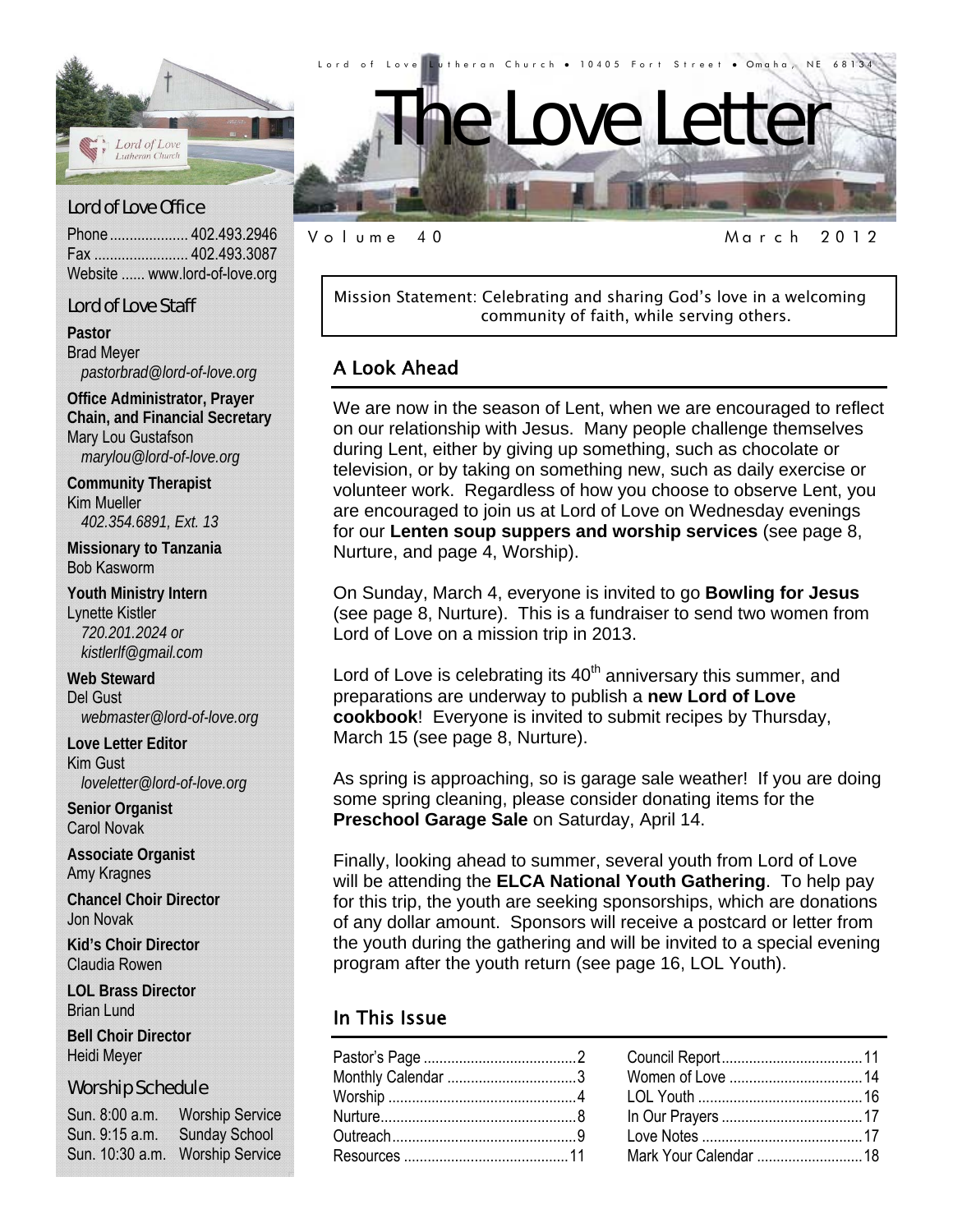### Spiritual Assessment by Pastor Brad

This week I completed my online health assessment through the ELCA health plan. I answered several general health questions, and then the big question: "How intentional are you going to be about improving your diet or exercise patterns over the next six months?" NOT! It was easy to answer the height and weight questions but more difficult to "honestly" answer the questions about my plans to eat better or exercise, because I have no plan.

The health assessment made me think of the season of Lent as our "Spiritual Assessment." To complete our spiritual assessment would involve a statement like:

Rate your current prayer practice:

- Great!
- Okay
- Needs improvement
- $\Box$  No plans to change in the next six months.

Depending on how you respond gauges how you will proceed in the immediate future to make changes or improvements in your spiritual journey.

Lent offers a time of reflection and connection with God as we walk with Jesus on his way to the cross. Lent provides the opportunity for us to examine our hearts and to become more



attentive to our spiritual lives and our connection to God. We focus on Jesus' obedience to his Father and what that means for our lives as followers of Christ.

At the end of the health assessment, I was given the option to sign up to have someone check in with me concerning my progress and to help me achieve my goals. I feared it would be a person calling me to chastise me for my lack of exercise or poor dietary choices. But then I realized that being accountable to someone might not be the worst idea! In fact, maybe the person would encourage me and support my efforts. (We'll see what happens.)



Just like the health assessment, your Lenten meditation plan is personal; you do it by yourself, or with other members of your family or your church group to keep you accountable to your spiritual journey. We, as the church, are there to encourage, support, and challenge you in your efforts. The church—all of us—is to foster your commitment to spiritual growth during Lent and throughout your faith journey.

May Lent be filled with personal and communal reflection times as we go on this journey together.

Peace, Pastor Brad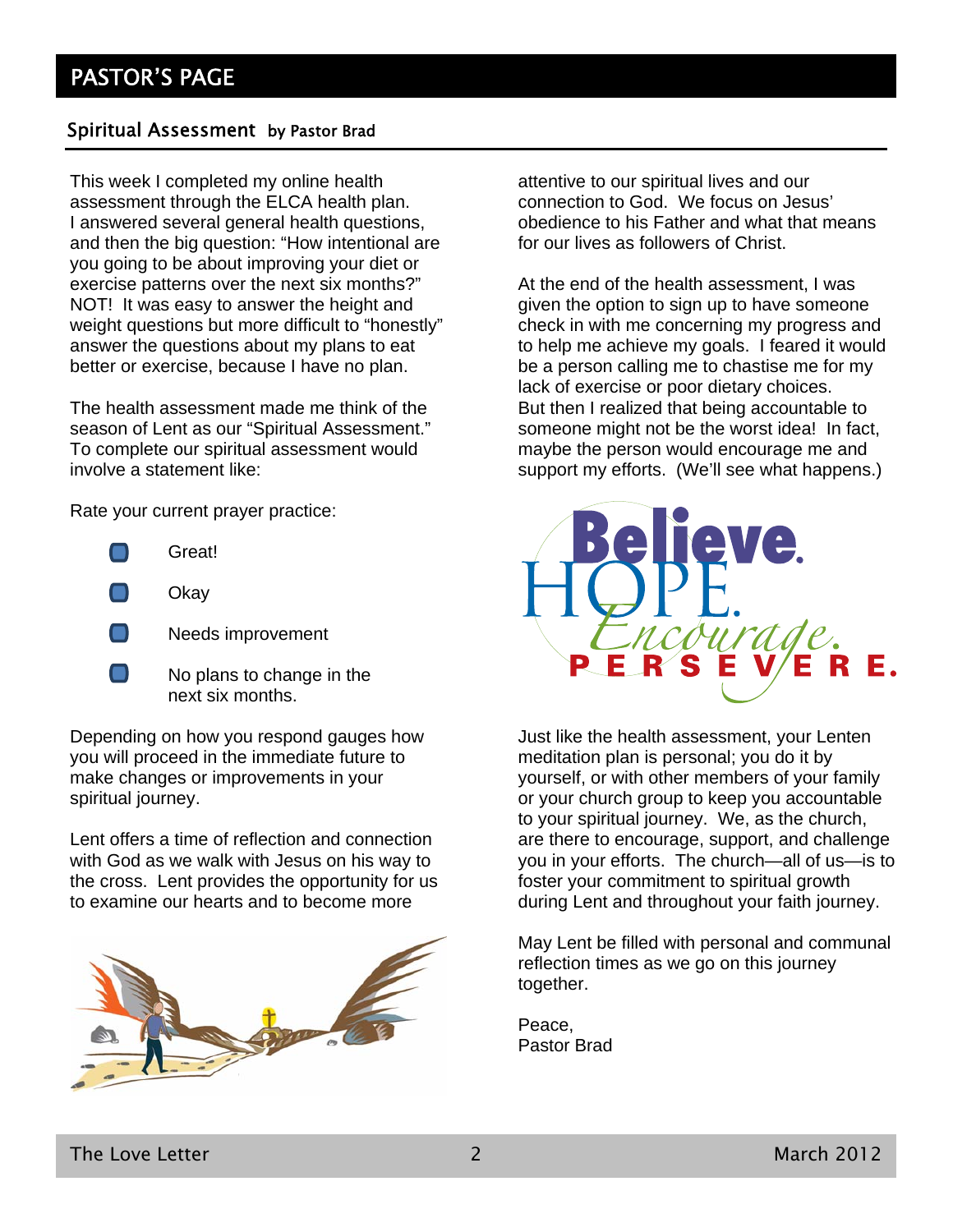# MONTHLY CALENDAR

| <b>March 2012</b>                                                                                                                                                                                       |                              |                                                                                          |                                                                                                                                                                            |                                                             |                                                                    |                                                                                                             |
|---------------------------------------------------------------------------------------------------------------------------------------------------------------------------------------------------------|------------------------------|------------------------------------------------------------------------------------------|----------------------------------------------------------------------------------------------------------------------------------------------------------------------------|-------------------------------------------------------------|--------------------------------------------------------------------|-------------------------------------------------------------------------------------------------------------|
| <b>Sunday</b>                                                                                                                                                                                           | <b>Monday</b>                | <b>Tuesday</b>                                                                           | Wednesday                                                                                                                                                                  | <b>Thursday</b>                                             | Friday                                                             | <b>Saturday</b>                                                                                             |
|                                                                                                                                                                                                         |                              |                                                                                          |                                                                                                                                                                            | 1<br>9:30am Text Study<br>@ Guthrie's<br>7:00pm Boy Scouts  | $\overline{2}$<br>8:00am Crane Coffee Fellowship Hall<br>7:30pm AA | 3<br>being painted<br>7:00am Men's<br>Breakfast & Bible<br>Study<br>9:30am Novak<br>Recital                 |
| 4<br>8:00am Worship &<br>Communion<br>9:15am Sunday<br>School<br>10:30am Worship &<br>Communion<br>12:00pm Bowling for<br>Jesus<br>6:00pm & 7:00 PM<br>Bell Choir                                       | 5<br>8:00pm AA & Al<br>Anon  | 6<br>9:00am Quilters<br>6:00pm Property<br>Comte Mtg.<br>7:00pm Vision &<br>Coordination | 7<br>5:30pm Soup Supper<br>6:00pm Luther Kids<br>6:00pm Brass<br>6:00pm "Gather"<br><b>Bible Study</b><br>7:00pm Lenten<br>Worship<br>7:45pm Chancel<br>Choir Rehearsal    | 8<br>9:30am Text Study<br>@ Guthrie's<br>7:00pm Boy Scouts  | 9<br>7:30pm AA                                                     | 10<br>7:00am Men's<br>Breakfast & Bible<br>Study<br>8:00am Worship<br>Planning<br>10:00am Violin<br>Recital |
| 11<br>8:00am Worship &<br>Communion<br>9:15am Sunday<br>School<br>10:30am Worship &<br>Communion<br>11:30am Jr. & Sr.<br>High event<br>1:00pm Eagle Scout<br>Ceremony<br>6:00pm & 7:00 PM<br>Bell Choir | 12<br>8:00pm AA & Al<br>Anon | 13                                                                                       | 14<br>5:30pm Soup Supper<br>6:00pm Luther Kids<br>6:00pm Women's<br>Ministry Team<br>Mtg.<br>6:00pm Brass<br>7:00pm Lenten<br>Worship<br>7:45pm Chancel<br>Choir Rehearsal | 15<br>9:30am Text Study<br>@ Guthrie's<br>7:00pm Boy Scouts | 16<br>8:00am Crane Coffee 7:00am Men's<br>7:30pm AA                | 17<br>Breakfast & Bible<br>Study                                                                            |
| 18<br>8:00am Worship &<br>Communion<br>9:15am Sunday<br>School<br>10:30am Worship &<br>Communion<br>6:00pm & 7:00 PM<br>Bell Choir                                                                      | 19<br>8:00pm AA & Al<br>Anon | 20<br>Church Council<br>Mtg.<br>9:00am Quilters                                          | 21<br>5:30pm Soup Supper 9:30am Text Study<br>6:00pm Brass<br>6:00pm Luther Kids<br>7:00pm Lenten<br>Worship<br>7:45pm Chancel<br>Choir Rehearsal                          | 22<br>@ Guthrie's<br>7:00pm Boy Scouts                      | 23<br>7:30pm AA                                                    | 24<br>7:00am Men's<br>Breakfast & Bible<br>Study                                                            |
| 25<br>8:00am Worship &<br>Communion<br>9:15am Sunday<br>School<br>10:30am Worship &<br>Communion<br>1:00pm District 18<br>AA Mtg.<br>6:00pm & 7:00 PM<br>Bell Choir                                     | 26<br>8:00pm AA & Al<br>Anon | 27                                                                                       | 28<br>5:30pm Soup Supper<br>6:00pm Luther Kids<br>6:00pm Brass<br>7:00pm Lenten<br>Worship<br>7:45pm Chancel<br>Choir Rehearsal                                            | 29<br>9:30am Text Study<br>@ Guthrie's<br>7:00pm Boy Scouts | 30<br>8:00am Crane Coffee 7:00am Men's<br>7:30pm AA                | 31<br>Breakfast & Bible<br>Study                                                                            |

The Love Letter **3** March 2012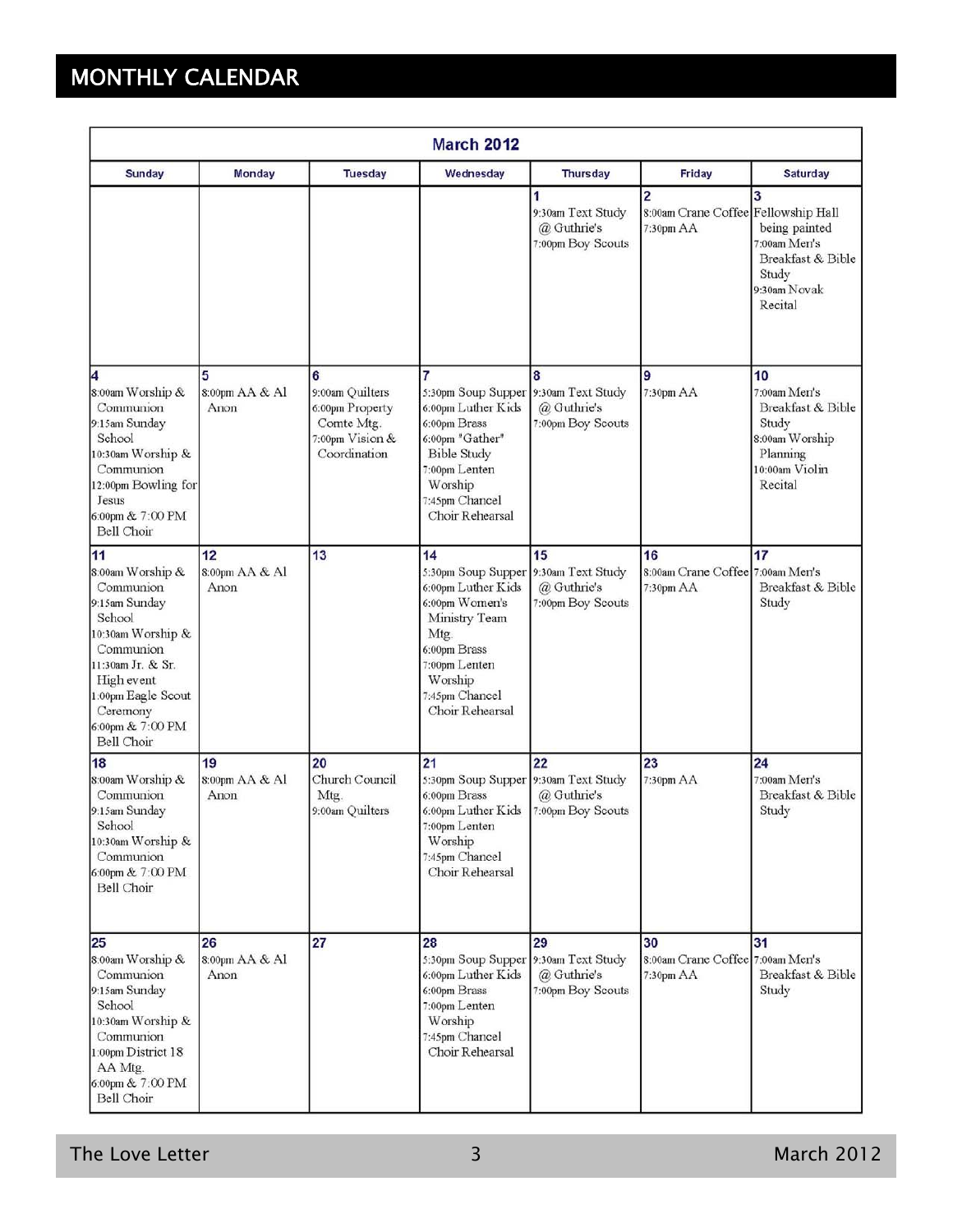### Worship Servants Needed

Greeters, liturgists, and communion servers are needed. If you would like to volunteer, there is a sign-up sheet on the information board in the Narthex. If you have any questions, contact Pat Brewer at 402-496-4771 or jpbrewer123@cox.net.

### Worship Services for Lent

Wednesday Lenten worship services begin at 7:00 p.m. and will focus on The Character of Christ: Forgiving, Peaceful, Obedient, Humble, and Loving. A simple supper will be served at 5:30 p.m. each Wednesday.

### Gluten-Free Communion Wafers

We are now offering gluten-free communion wafers to those who would like them during Holy Communion. Please let Pastor Brad or the communion server on your side know that you would like one, and they will be happy to provide one for you.



#### Lord of Love's Worship Servants

|                          | March 4                                                                    | March 11                                   | March 18                                   | March 25                                      |  |
|--------------------------|----------------------------------------------------------------------------|--------------------------------------------|--------------------------------------------|-----------------------------------------------|--|
| Greeter(s)               |                                                                            |                                            |                                            |                                               |  |
| 8:00a.m.                 | John and Val Florea                                                        | Dan and Ruth Manning                       | Paul and Sue Dieter                        | Paul and Peg Murphy                           |  |
| 10:30 a.m.               | Barb Haskins,<br><b>Pauline Shaffer</b>                                    | Paula Foster,<br>Harry Naasz               | Paul and Ann Kroll                         | Claude and Sandy Hall                         |  |
| Liturgist                |                                                                            |                                            |                                            |                                               |  |
| 8:00 a.m.                | Tom Olson                                                                  | John Florea                                | David Hild                                 | Doug Aden                                     |  |
| $10:30$ a.m.             | <b>Heather Christensen</b>                                                 | <b>Brad VenHuizen</b>                      | Dave Rieff                                 | Karen Armitage                                |  |
| <b>Communion Servers</b> |                                                                            |                                            |                                            |                                               |  |
| 8:00 a.m.                | Combes family                                                              | Florea family                              |                                            | Doug and Cathy Aden                           |  |
| 10:30 a.m.               |                                                                            | Lynette Nore,<br><b>Christopher Boarts</b> | Barb Haskins,<br>Julia Ritonya, Abby Rieff | Armitage family                               |  |
| Nursery Attendant(s)     |                                                                            |                                            |                                            |                                               |  |
| 10:30 a.m.               | Anne Yarger                                                                | Sarah Horan                                | Lisa Rieff                                 | <b>Ashley Meier</b>                           |  |
| <b>Altar Care</b>        |                                                                            |                                            |                                            |                                               |  |
| 8:00 a.m.                | Connie Walther,<br>Lisa Meyer                                              | Janet Guthrie,<br>Nancy Shinrock           | Mike and Christie Klos                     | Cathy Aden,<br>Dayla Miller,<br>Deb Quadhamer |  |
| 10:30 a.m.               | Karen Anderson,<br>Mardi Fiske                                             | Paul and Ann Kroll                         | Pauline Shaffer,<br>Randi VenHuizen        | Diana Haye,<br>Marcia Roads                   |  |
| <b>Ushers</b>            |                                                                            |                                            |                                            |                                               |  |
| 8:00 a.m.                | Dave Hild, Paul Murphy, Claude Hall, Mike Klos, Eric Klos, Bob Christensen |                                            |                                            |                                               |  |
| 10:30 a.m.               | John Edwards, Dan Manning, Rex Quadhamer, Gary Ramsay, John Ramsay         |                                            |                                            |                                               |  |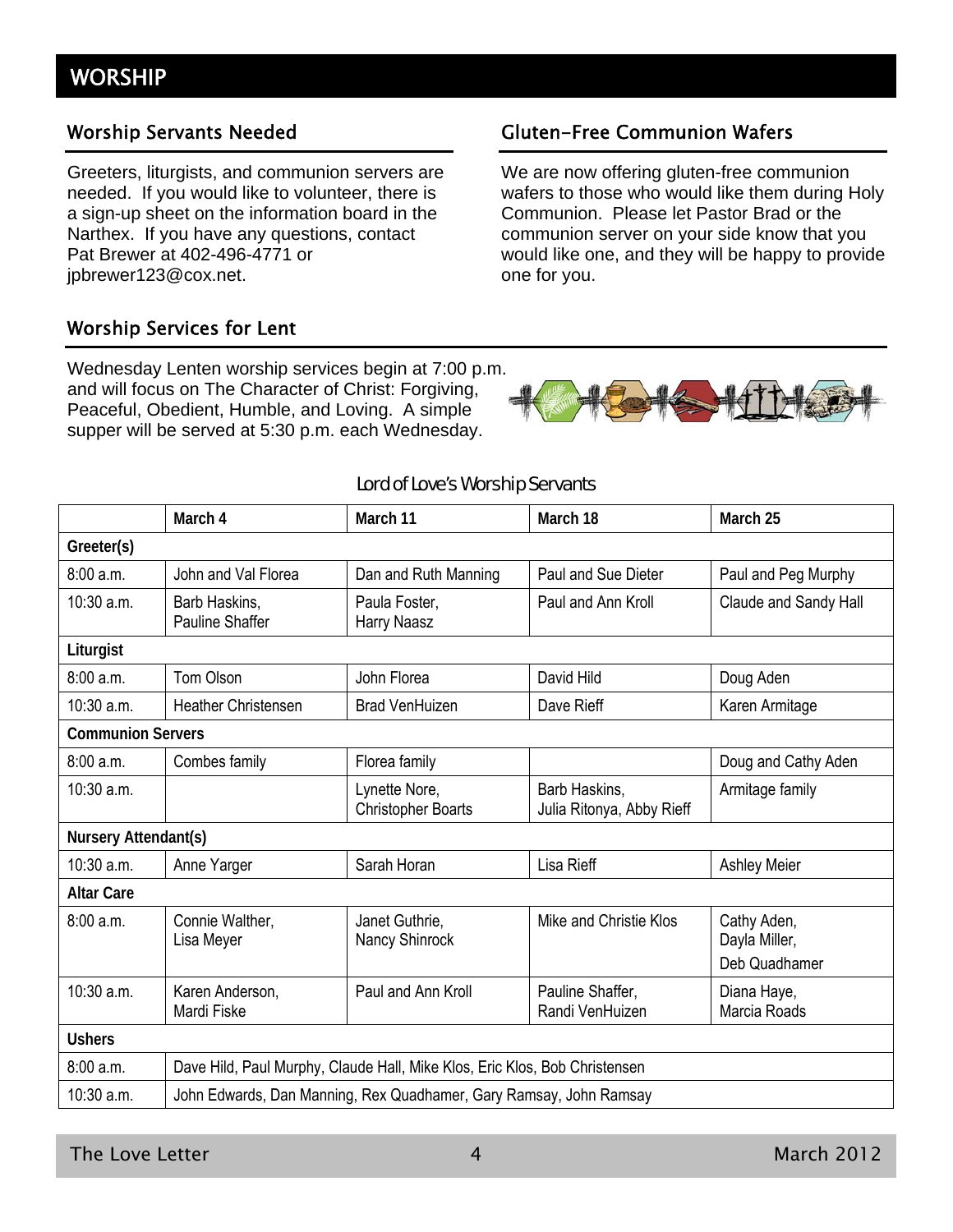### The Faith Journey of Keith Gillespie by Karen Pickens

*Keith, Debra, and Katie Gillespie were looking for a new church home when they first visited Lord of Love in 2002. They were looking for a Lutheran church where Katie could start Confirmation. Friendliness is what brought them back. I first became acquainted with Deb and Katie on a Saturday "clean the church" day, and then got to know Katie very well as I mentored her class in Confirmation. In the years ahead, I got to know bits and pieces about Keith. Recently, I have had the privilege of getting to know a lot more about him, and today I am sharing his story with you.* 

Keith Gillespie came into the world on September 17, 1937. He was born at home in the country, near Somers, Iowa. Vera Ethel Bogard was his mother, and Donald LeRoy Gillespie was his father. He had an older brother Kenneth and four younger siblings: Karen, Harley, Everett, and Leadayle. Keith's father held various jobs before going into the Navy in World War II. At that time, the family left the country and moved into an apartment over the pool hall in Renwick, Iowa. Keith's maternal grandfather owned the pool hall. They lived there for 2 years, and Keith loved it; the hustle and bustle of the town, cars lined up and down the streets, people moving about doing their business. At that time, Renwick was a booming town of about 700 people with 5 grocery stores, 2 hardware stores, a feed store, 2 car dealerships, a bank, a theatre, and 2 restaurants. A vivid memory of Keith's is when the German prisoners of World War II were brought to Renwick to dig the ground for water main pipes. The school Keith attended was the same school his mother went to and where she excelled in Latin, receiving a scholarship to college. However, in those days, it wasn't common for girls to continue their education, and she was not allowed to do so. She worked as a hired girl, helping farm families with cooking and household chores until she married at the age of 18.

Keith's mom and the children attended the Lutheran church in Renwick until Keith's father opposed the fact that the Lutherans didn't believe in participating in the Masonic Lodge. The Baptist church then became their church, and Keith was baptized at about the age of nine or ten. After the Baptist church burned to the ground, services were held at the parsonage. Keith's favorite Sunday school teacher was the preacher's wife; she was also his third grade teacher. Keith had high energy and was very adventurous, which often got him into trouble. Some said that Keith's middle name was trouble. Here I want to say that I don't think Keith has changed much. He still has that high energy, and I wouldn't be surprised if it doesn't still get him into trouble now and then.

When Keith was a junior in high school, he was more interested in making money than in getting an education, so he quit school and went to work for Wilson Plumbing and Heating in Goldfield, Iowa. In 1956, at the age of twenty, he enlisted in the army and was sent to Korea. The war had just ended, and there was much rebuilding to be done. Keith's high energy and adventurous nature became an asset for the US Army. Back home in Iowa, he and his older brother had climbed to the top of a windmill for fun. In Korea, he assisted in erecting a 300-foot-tall radio communication tower. He climbed the full height of that structure numerous times during its construction. For his work on this tower, Keith's picture made the cover of Stars and Stripes, the military newspaper distributed worldwide. Eventually, he became a company clerk, using his typing ability to type up reports. While in the army, he also received his GED. Keith spent 2 years in the army, during which time he also married. After being discharged from the Army, Keith and his wife Doris made their first home in Storm Lake, Iowa. Eventually, two children, Brad and Diane, were born to Keith and Doris.

*Continued on the next page*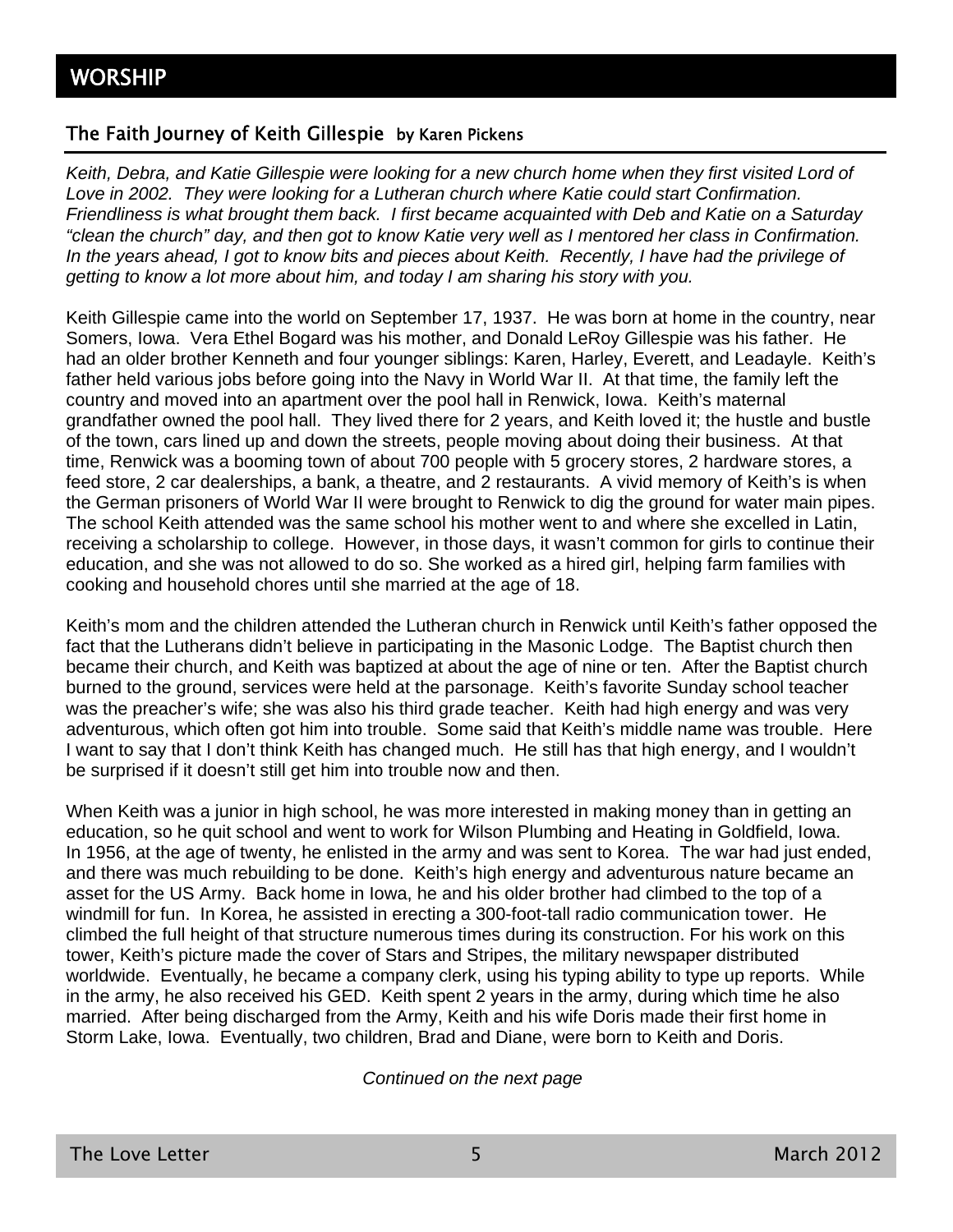### The Faith Journey of Keith Gillespie, continued

Back home in Iowa, Keith began his academic career. In 3 years, he received his Bachelor's Degree in Elementary Education from Buena Vista College, after which he taught sixth grade for 5 years. Drake University was next, where he received his Master's Degree in Elementary Administration and Supervision. He then became an Elementary Principal and worked for 16 years in this capacity in Iowa and Minnesota schools. Again, he pursued his education, this time attending the University of South Dakota where he received his Specialist Degree in Curriculum, going on to become the Director of Elementary Education in Estherville, Iowa.

Keith loved going to school; he loved learning and being part of academia. One of his extra-curricular activities as an undergraduate student at Buena Vista College was participating on the Intercollegiate Forensics Debate Team. On weekends, his team traveled to various colleges and universities to debate both sides of an issue, such as: "Should Congress have the power to overturn decisions made by the Supreme Court?"

While working in elementary schools, he also was involved in extra activities. As Assistant Principal in Keokuk, Iowa, he was in charge of the Safety Patrol. His was no ordinary Safety Patrol. The students wore uniforms and they learned drills and marched in unison under Keith's command. They were so good, that for several years they took first place at contests with other elementary schools in Iowa. First prize was a trip to Washington D.C., which his school won 2 years in a row. Keith also loved teaching, and the students loved him. Keith did whatever he could to help them. Recently, one of his sixth grade students (from 40 years ago) wrote to thank him for going out of his way to see that she got her education. Keith saw the young woman's potential and was concerned that for many reasons, including financial, she would be unable to go to college. Keith spoke to her mother and offered to help find ways to finance the girl's college expenses when the time came. This former student attributes her ability to believe in herself and her success in life to Mr. Gillespie's interest and encouragement, saying that "he was a great teacher, a wonderful safety patrol leader, and an awesome human being."

In 1980, Keith returned to college for more education. He received his Certificate of Advanced Studies in Education Administration at Iowa State University and was certified to be a school superintendent. Keith and his first wife divorced soon after. Keith completed his degree at Iowa State. He then worked as Superintendent of Schools for 10 years in Rolfe, Clearfield, and Mormon Trail Community Schools in Iowa. It was during that time that he and Debra started dating. Again, Keith took an interest in pursuing an education; this time it was Deb's. He encouraged her to enroll in college, which she did, receiving a degree in Education, majoring in English and Speech. Later, in 2000, Keith still advocating for her advancement, Debra received her Master's Degree in Business from Bellevue University. On February 14, 1988, in the Clearfield, Iowa, Methodist church, Keith and Debra were married. Their daughter, Katie, was born in 1989, and she was nearly 2 years old when they moved to Nebraska.

In Nebraska, Keith became Superintendent of Bennington Public Schools. Upon retirement from school administration, he was not ready to hang up his hat, so he accepted a sales position at Boone Brothers Roofing. Later, he went to work for John Kraft Chevrolet, where he made the General Motor's Hall of Fames as a top salesman. Keith completed his working career by returning to school, where he did substitute teaching in the Ralston, Millard, and Omaha school systems for several years.

#### *Continued on the next page*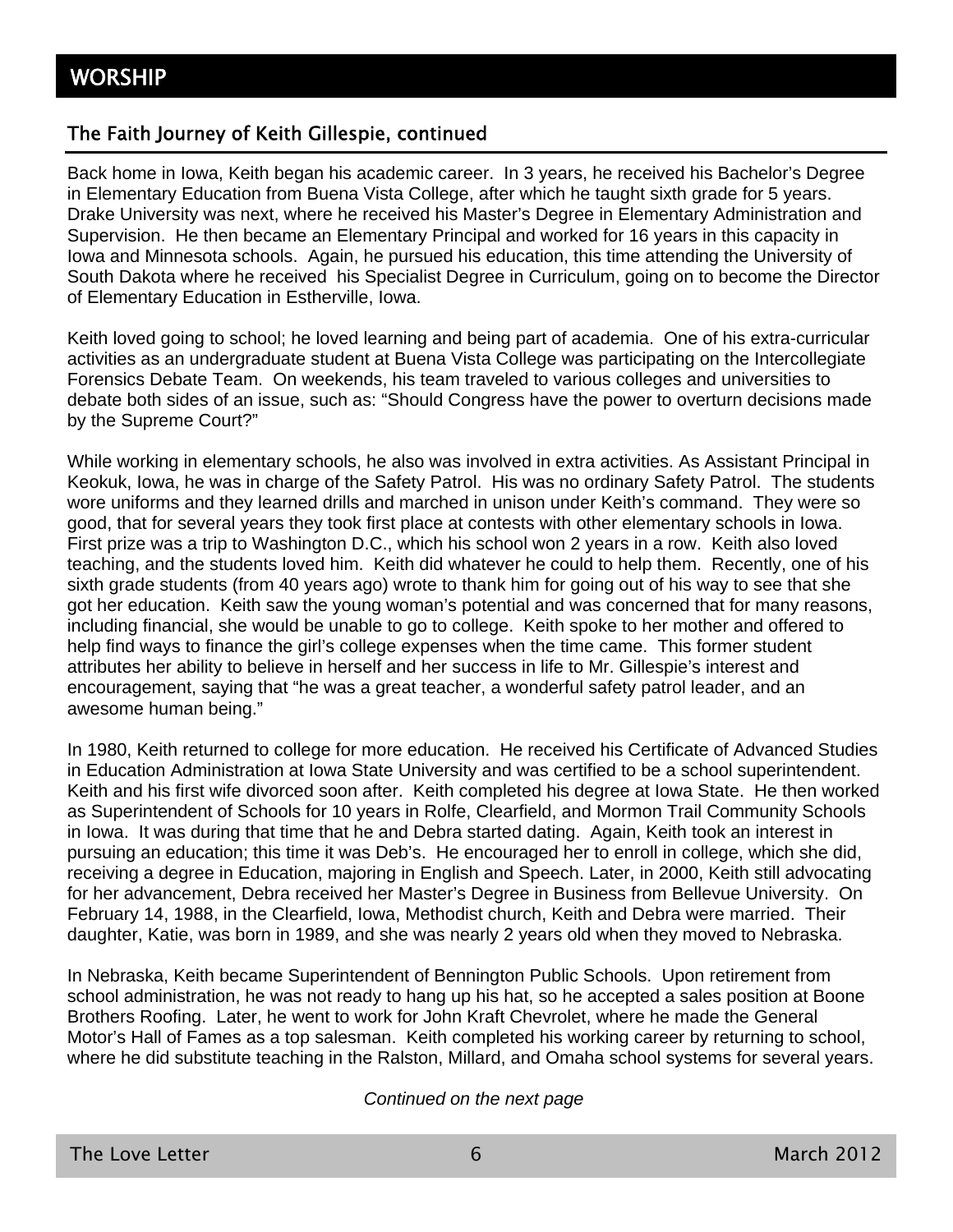### The Faith Journey of Keith Gillespie, continued

When I arrived at the Gillespie's to write Keith's story, the first thing I noticed in their living room was a beautiful pew-like bench designed with a cross. I was told that it was one of several that Keith has made. Wood working was just one of his hobbies. He also collected and repaired antique clocks, his favorite being displayed on the wall coming into their home. Fishing was a favorite past time also, and in 1969 in Spirit Lake, Iowa, Keith held the record for the biggest Northern Pike, weighing in at 18 pounds. While still in college, Keith taught himself ballroom dancing. He and Debra have enjoyed dancing together through the years. Wine making is a hobby Keith took up in 1980 and one that he still enjoys. Along with his many interests and hobbies, Keith has some strong disciplines, one of which is being prompt. Keith stated, "If you are late for work, you must think that your personal activities are more important that your job."

There came a time when Keith decided it was time to pass on his wood working tools. "Your mind shouldn't wander when you are using saws," he stated. One day he put up a sign in the front yard and before the day was over, most of his tools were sold. Keith was diagnosed with Alzheimer's disease in March 2011. A few days after undergoing shoulder surgery, Keith fell in his home on September 30, 2011, smashing his face and shattering his hip. He spent 12 days in the hospital before being transferred to the Immanuel Fontenelle Rehab Center, where he spent 6 weeks recovering. Keith couldn't wait to return home. However, life at home is a little different these days. While Deb is at work, Keith spends 2 days at New Cassel's Adult Day Center, and the other days of the week, a lady comes to the house to stay with Keith. Debra is at home with Keith the rest of the time. While at home, Keith is content to watch a little television and enjoys war movies and documentaries. However, Antique Road Show is what he seriously watches! When he wants to go downstairs, he uses an electric chair lift, which takes him down and back up again.

Keith and Debra are both very proud of their daughter, Katie, who is following in her Dad's footsteps pursuing advanced education. She will be graduating in May from William Jewell College in Liberty, Missouri, with a double major in Psychology and Religion. Her plans are to pursue a 5-year PsyD program that will lead to a doctoral degree in Clinical Psychology. Her goal is to work as a Christian family therapist.

Keith and Debra celebrated their 24<sup>th</sup> wedding anniversary on Valentine's Day of this year. When I asked Keith about his passions and what it is that makes his heart sing, he replied "Being married to Debra!" This brought tears to Deb's eyes. Besides Katie, they are blessed with two children from Keith's previous marriage and two children from Debra's previous marriage. They have a total of six grandchildren. Their lives are full and happy, and on two Saturday afternoons, they welcomed me into their home to share their joy and listen to the story of Keith's life. I've learned that Keith is right where he wants to be…with Debra.

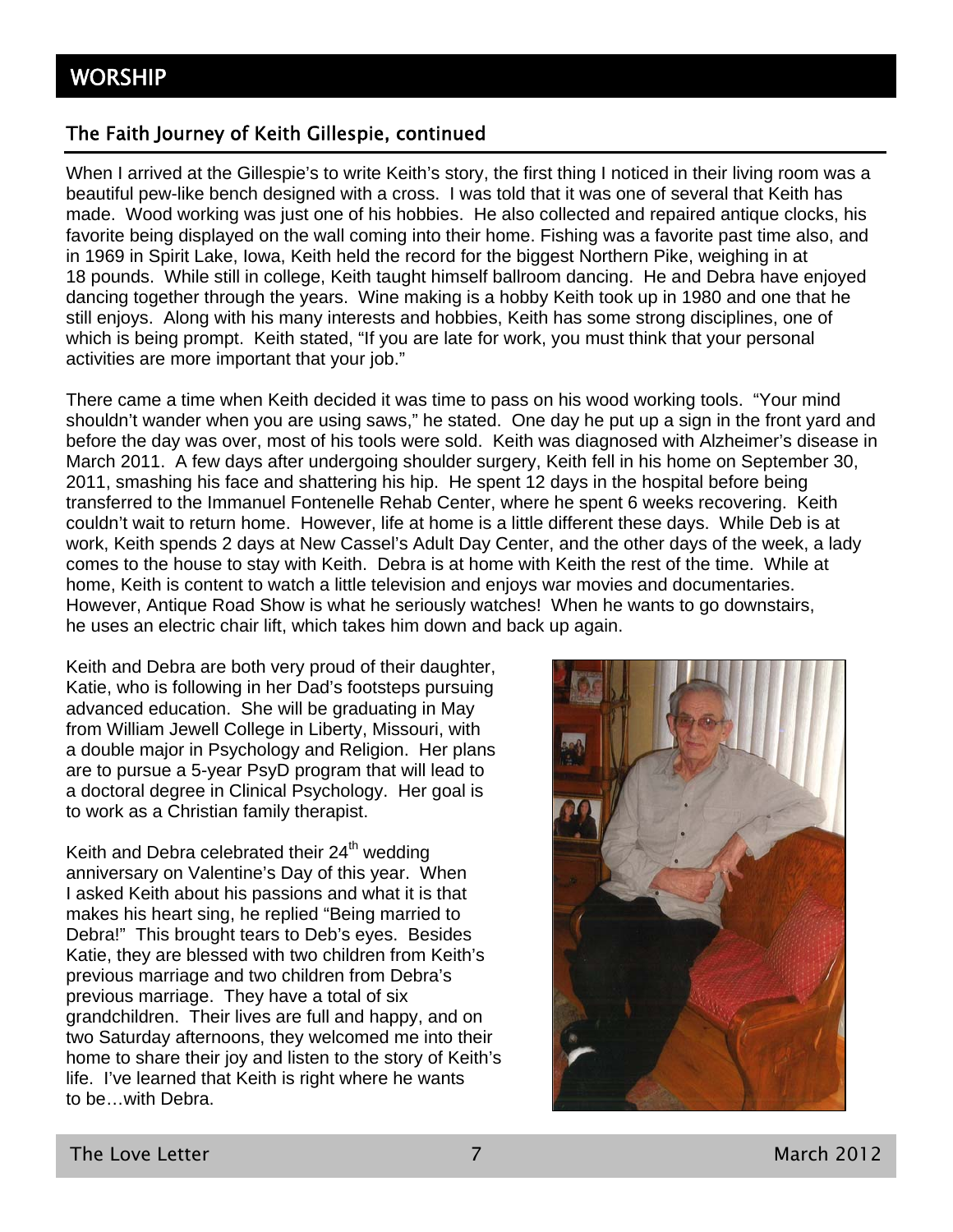### NURTURE

Please join us for the 3rd annual "Bowling for Jesus." This event is to raise money for "Women on a Mission," a fundraiser to send two women from LOL on a mission trip in 2013.



This family event will be held from 12:00 to 2:00 p.m. on Sunday, March 4 at Maplewood Lanes, 102nd and Maple Street. The cost is \$10 per person, which includes 2 games and shoe rental. Sign up on the bulletin board in the narthex, and pre-pay your money to Beth Olson. Come and enjoy the fun!

### Lutheran Campus Ministry at UNO

Join the adult forum on Sunday, March 11 at 9:15 a.m. to hear about Lutheran Campus Ministry at UNO from the Campus Associates and students who participate in its ministry. Campus Ministry is important to the faith lives of students attending college and a significant opportunity for them to grow in ministry in the church.

### Lenten Soup Suppers

The sign-up sheet for volunteering to provide a Lenten Soup Supper each Wednesday during Lent is on the bulletin board in the Narthex. Please plan to be at church around 5:00 p.m. to set up your soups, salad, and dessert.

### Bowling for Jesus **1988** and 20th Anniversary Cookbook

Just a reminder that March 15 is the deadline for submitting recipes for the new cookbook honoring Lord of Love's 40th anniversary. (A submission form with instructions is included in this issue of *The Love Letter*.) Please place your recipes in the box at the Information Center in the narthex.

You also may submit your own recipes electronically at www.typensave.com/login.asp. The group login is: womenoflove. Contributor password: nectarine443.

We encourage you to submit at least three recipes (and preferably more) to make this the best cookbook of the four we've published. Thanks!



### Easter Breakfast

The Youth Group will be providing Easter Breakfast again this year. Lynette Kistler would like a couple of adults to volunteer to assist the youth group in preparing the breakfast the Saturday before Easter. Please contact Lynette, Pr. Brad, Paula Foster, or Lori Vandeventer if you are interested.

| Weekly Education Opportunities at Lord of Love |                                                                    |                        |                                                                                                                       |  |
|------------------------------------------------|--------------------------------------------------------------------|------------------------|-----------------------------------------------------------------------------------------------------------------------|--|
| Sunday                                         |                                                                    | Wednesday              |                                                                                                                       |  |
| 9:15 a.m.                                      | Sunday School (Preschool - High School) @<br><b>LOL Classrooms</b> | 5:00 p.m.              | Confirmation ( $7th$ & $8th$ grades) @ LOL Abraham<br>Room                                                            |  |
|                                                | Adult Studies @ LOL Abraham, Mary, and<br>Joseph Rooms             | 6:00 p.m.<br>6:00 p.m. | Luther Kids ( $1st - 6th$ grades) @ LOL Preschool<br>Gather Bible Study @ LOL Mary Room (first<br>Wednesday of month) |  |
| Monday                                         |                                                                    |                        |                                                                                                                       |  |
| 6:00 p.m.                                      | Gather Bible Study @ Old Country Buffet (first<br>Monday of month) | Thursday<br>9:30 a.m.  | Text Study @ Guthrie's                                                                                                |  |
|                                                |                                                                    | Saturday<br>7:00 a.m.  | Men's Breakfast and Bible Study @ LOL<br><b>Fellowship Hall</b>                                                       |  |

### The Love Letter **8** March 2012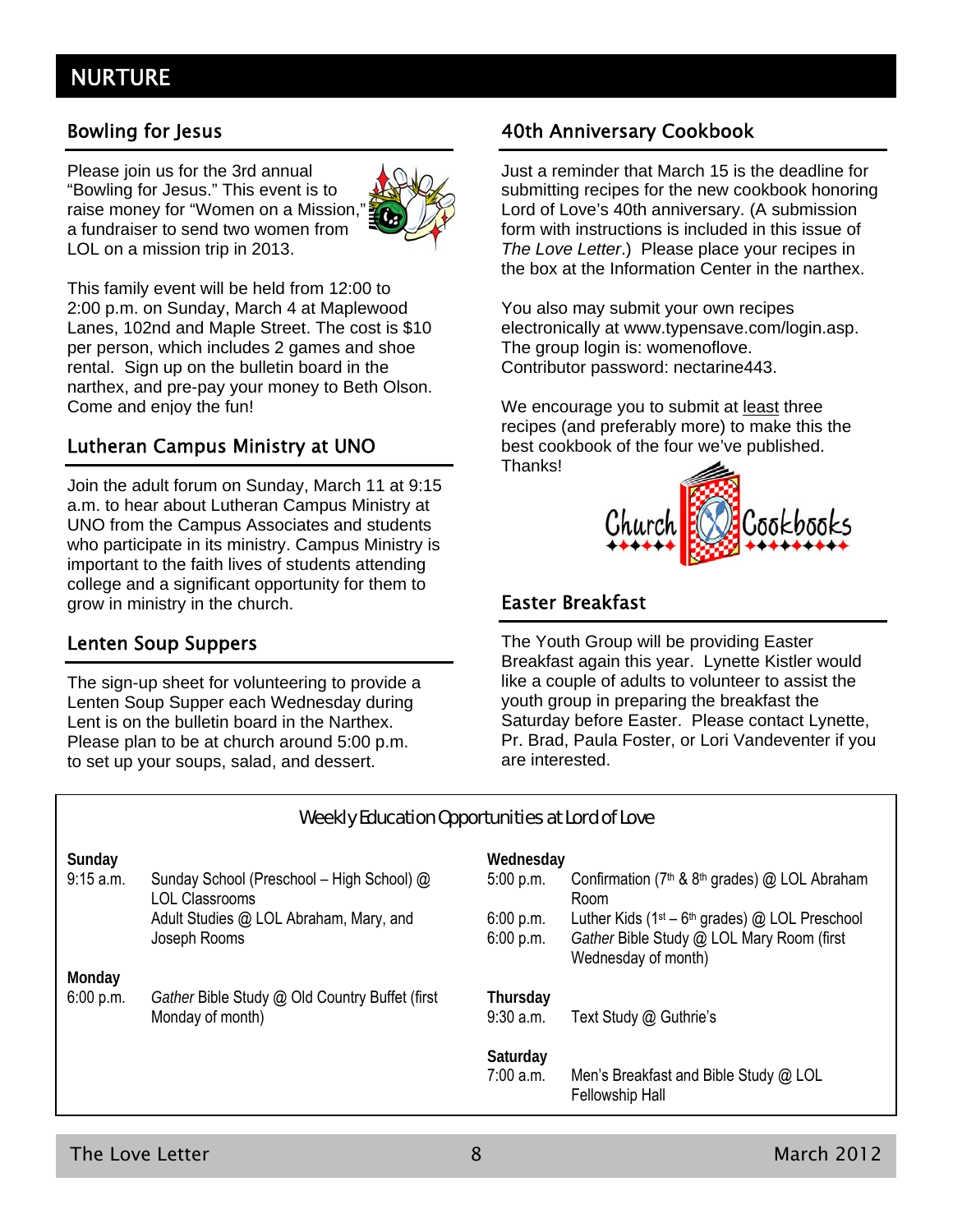Dear Friend,

In honor of Lord of Love's 40<sup>th</sup> anniversary, LOL Women of Love is preparing a taste-tempting custom cookbook featuring favorite recipes from our members. These cookbooks will be professionally published and contain special pages of interest, a table of contents, an index, helpful cooking hints, and recipe category dividers. It is sure to be treasured for years to come.

Please submit at least 3 recipes, and preferably more, to make this the biggest and best of the cookbooks we've printed. Follow the instructions below. A recipe collection box is located at the Information Center in the Narthex. **Please note that the deadline to submit recipes is March 15.** We will be sending the recipes electronically, and each recipe will be retyped into the system. Therefore, it will be very helpful if you submit them as soon as possible so we don't have a backlog a the end.

You may also submit your own recipes electronically. Go to www.typensave.com/login.asp. The group login is: womenoflove. Contributor password: nectarine443.

Please direct any questions to Ruth Manning at cranecoffeechick@gmail.com or at 402-451-0221.

Your Cookbook Committee

### **Instructions**

- Print neatly in **ink,** only one recipe per page**.** Additional forms are available at the Information Center in the Narthex.
- **Write legibly as this greatly reduces errors.**
- Include container sizes; e.g. "16 oz. pkg., 24 oz. can."
- Submit in paragraph form, not steps.
- Use names of ingredients in directions, e.g. "Combine flour, sugar, and baking powder," not "Combine first 3 ingredients."
- Include temperatures and cooking, chilling, baking, and/or freezing times.
- Be consistent with spelling of your name on each recipe submitted; e.g., always "Ruth," not "Ruthie."
- **Your recipes should fit into the following categories:**

Appetizers and Beverages Breads and Rolls (all types – yeast, quick breads, bread machine) Breakfast and Brunch Cooking for a Crowd (including recipes you've used or that would be good for Lenten soup suppers or summer breakfasts) Crockpot (It's back in vogue!) Healthy Eating (diabetic, heart healthy, low calories, etc.) Holiday Favorites (your favorites for birthdays, Easter, Christmas, Thanksgiving, St. Patrick's Day, Halloween, etc.) Main Dishes/Meats (casseroles, sandwiches, beef, chicken, pork, seafood, etc.) Mom and Grandma's Recipes (I have my Mom's handwritten recipes in a cookbook

she got for her wedding shower 75 years ago – priceless!) Soups and Salads (also include your favorite salad dressings) Sweets and Treats (cakes, cookies, bars, pie, other desserts, jam and jelly recipes) Vegetables and Sides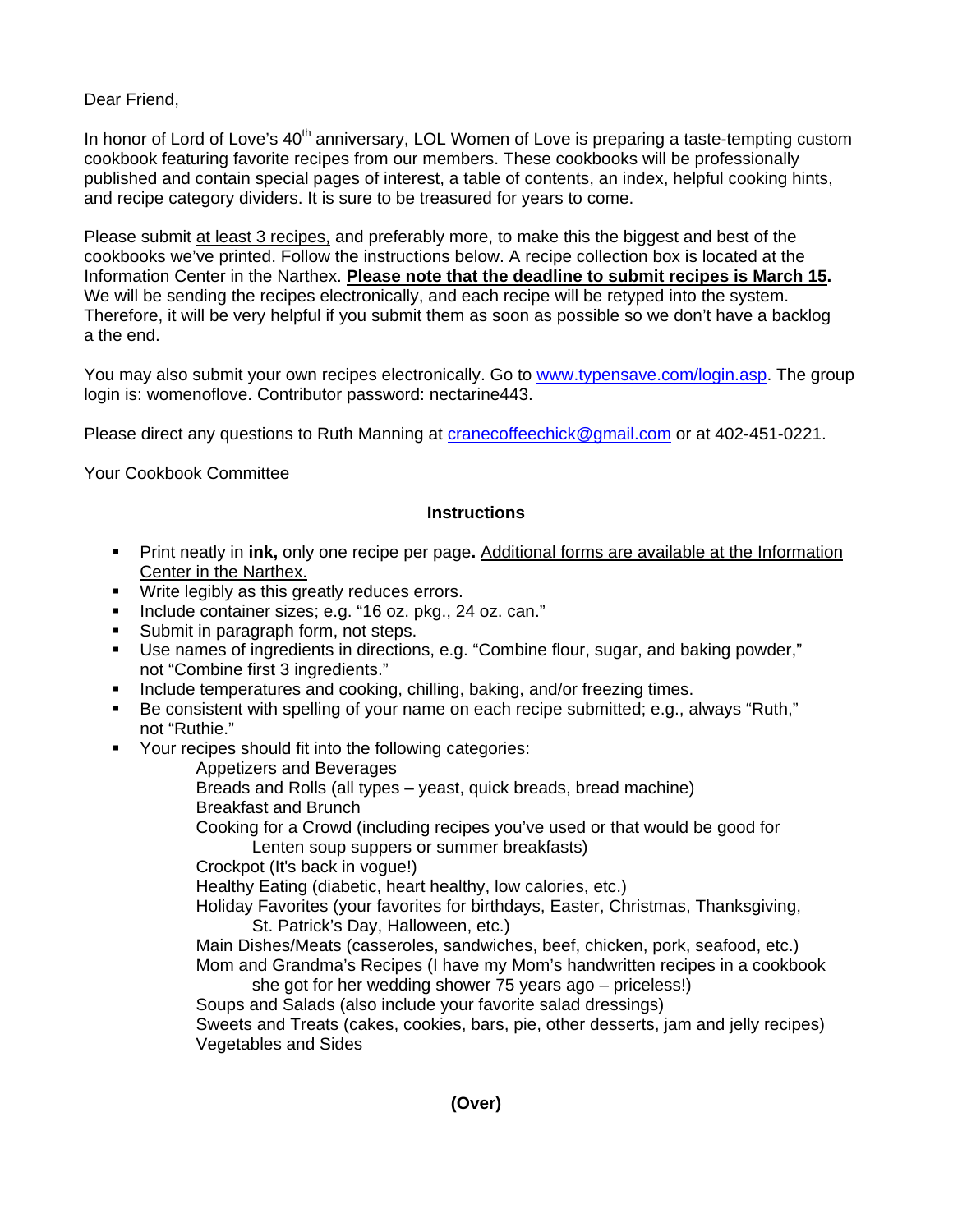| <b>OOKBOOKS</b>    | <b>RECIPE</b><br><b>COLLECTION</b><br><b>SHEET</b>                                                      | For office use only |  |
|--------------------|---------------------------------------------------------------------------------------------------------|---------------------|--|
| Category           |                                                                                                         |                     |  |
| Recipe Title       |                                                                                                         |                     |  |
| Submitted By       |                                                                                                         |                     |  |
|                    | <b>INGREDIENTS:</b> Use abbreviations: pt. qt. pkg. env. c. ctn. tsp. T. oz. lb. gal. doz. sm. med. lg. |                     |  |
|                    |                                                                                                         |                     |  |
|                    |                                                                                                         |                     |  |
|                    |                                                                                                         |                     |  |
|                    |                                                                                                         |                     |  |
| <b>DIRECTIONS:</b> |                                                                                                         |                     |  |
|                    |                                                                                                         |                     |  |
|                    |                                                                                                         |                     |  |
|                    |                                                                                                         |                     |  |
|                    |                                                                                                         |                     |  |
|                    |                                                                                                         |                     |  |
|                    |                                                                                                         |                     |  |
|                    |                                                                                                         |                     |  |
|                    |                                                                                                         |                     |  |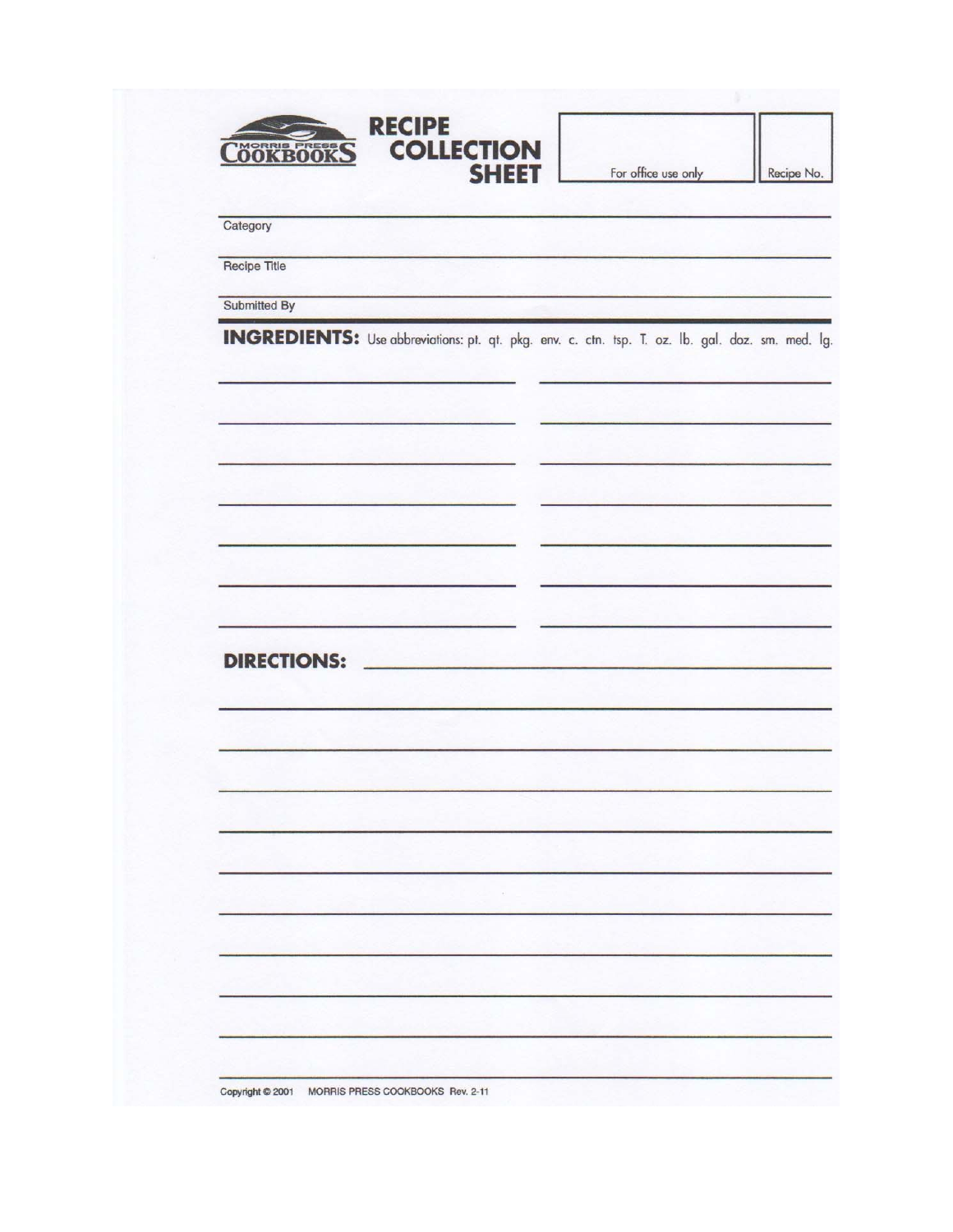### Lord of Love Community Garden

Plans for the 2012 Community Garden are underway. We hope to spread more OmaGro on the area again this year in the early spring and then get it tilled so we can get potatoes planted sometime in April. The rest of the vegetables will be planted sometime in May. Please consider giving of your time and energy to help with this local community project. We'll need plenty of hands for tilling, planting, weeding, watering, and harvesting. Talk to Deb Lund or Jeri Morgan if you'd like to get involved.



### What is Mission Field Nebraska?

The Great Commission calls all of Christ's followers to share the Good News. In the Nebraska Synod, we heed that call for those in our backyard who need to experience God's love by participating in and supporting our Mission Field Nebraska ministries.

Mission Field Nebraska ministries build partnerships that address critical needs within the Nebraska Synod by …

- caring for those in need
- providing a spiritually welcoming place for newcomers to our communities, our state, and our nation
- seeking to share the Gospel in places where the Church has traditionally been unfamiliar

No matter the locale or mission, each Mission Field Nebraska ministry takes to heart Christ's words at the end of Matthew's Gospel:

Therefore, go and make disciples of all the nations, baptizing them in the name of the Father and the Son and the Holy Spirit. Teach these new disciples to obey all the commands I have given you. And be sure of this: I am with you always, even to the end of the age. (Matthew 28:19-20)



NebraskaSynod.org

Our Ministries:

- Followers of Christ Prison Ministry
- Fontenelle Community Church
- Iglesia Luterana Cristo Rey
- Lakota Lutheran Center & Chapel
- **-** Lutheran Metro Ministries
- Sudanese Outreach Ministry
- Todos los Hijos de Dios
- United Asian Ministry
- Welcome Center
- Mission Starts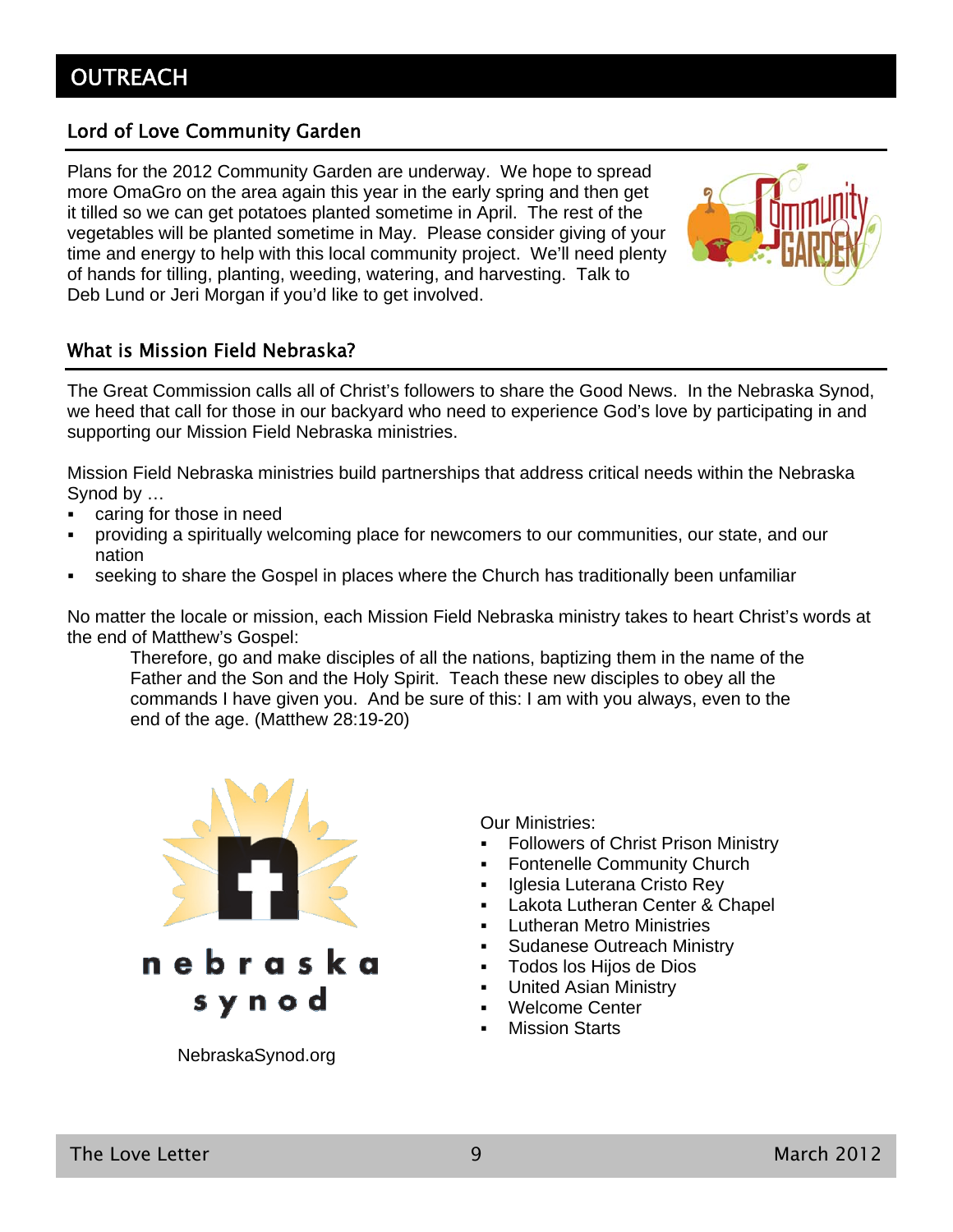### Mission Investment Fund by Doug Aden

### **Lakota Lutheran Center and Chapel Scottsbluff, Nebraska**



**Mission Investment Fund Evangelical Lutheran Church in America** God's work. Our hands.

How do you make a ministry or mission successful? Usually help and support from several organizations, resources and individuals are needed. Such is the case with the Lakota Lutheran Center and Chapel in Scottsbluff, Nebraska.

According to a Nebraska Synod document, the Lakota Lutheran Center is one of a "handful" of ELCA ministries among American Indians. The Center offers congregation-based social ministry with regular worship, youth education, and pastoral care.

From the dedication service bulletin of the new facility, we are told that in addition to worship, the Lakota Lutheran Center ministers to the community by feeding the hungry, caring for the homeless, providing hospitality and Native American fellowship, distributing donated goods, providing parish health services, convening wellness workshops, and sponsoring young adult sports.

Pastor Voss, the Center's Pastor, points to the Center's parish nursing and soup kitchen programs as highlights of the Center's ministry efforts. The Lakota Center is able to make a parish nurse available to individuals at no cost, and Voss said the Center's noontime meal program is among the best in the area.

Since 1989, the Center has been supported in a many ways by various arms of the ELCA and Nebraska Synod. In 2006, the Center was forced from its rented space and had to operate in an inadequate space. Because the Center was well thought of, Scottsbluff gave a plot of land to the Center at a nominal cost. With help of many supporters, including an offering from the 2006 ELCA Youth Gathering, a building fund was established, and in 2008, a modest building was constructed and dedicated.

To help the dream of this facility come true, the Center received help from many sources, including the Nebraska Synod, the City of Scottsbluff, ecumenical partners, the Youth Gathering, and three Nebraska Mission Centers. The total cost of the project was \$485,000. The estimated cost and value of the building and property, had it not received assistance, contributions, and in-kind help from contractors, may be closer to \$750,000.

The Mission Investment Fund also participated by providing two \$75,000 matching grants and a \$40,750 cash flow loan in 2008. This loan was paid off in 2010.

By investing in the Mission Investment Fund, you too can help support the work of similar projects and provide loans to congregations and church ministries that need capital to improve and expand their facilities. The Mission Investment Fund offers several different types of investments, such as Mission Term Select products, Mission future4kidz, or IRA accounts. Brochures about the Mission Investment Fund and the products they offer are located in the Information Center in the Narthex. Take a minute to read about the fund.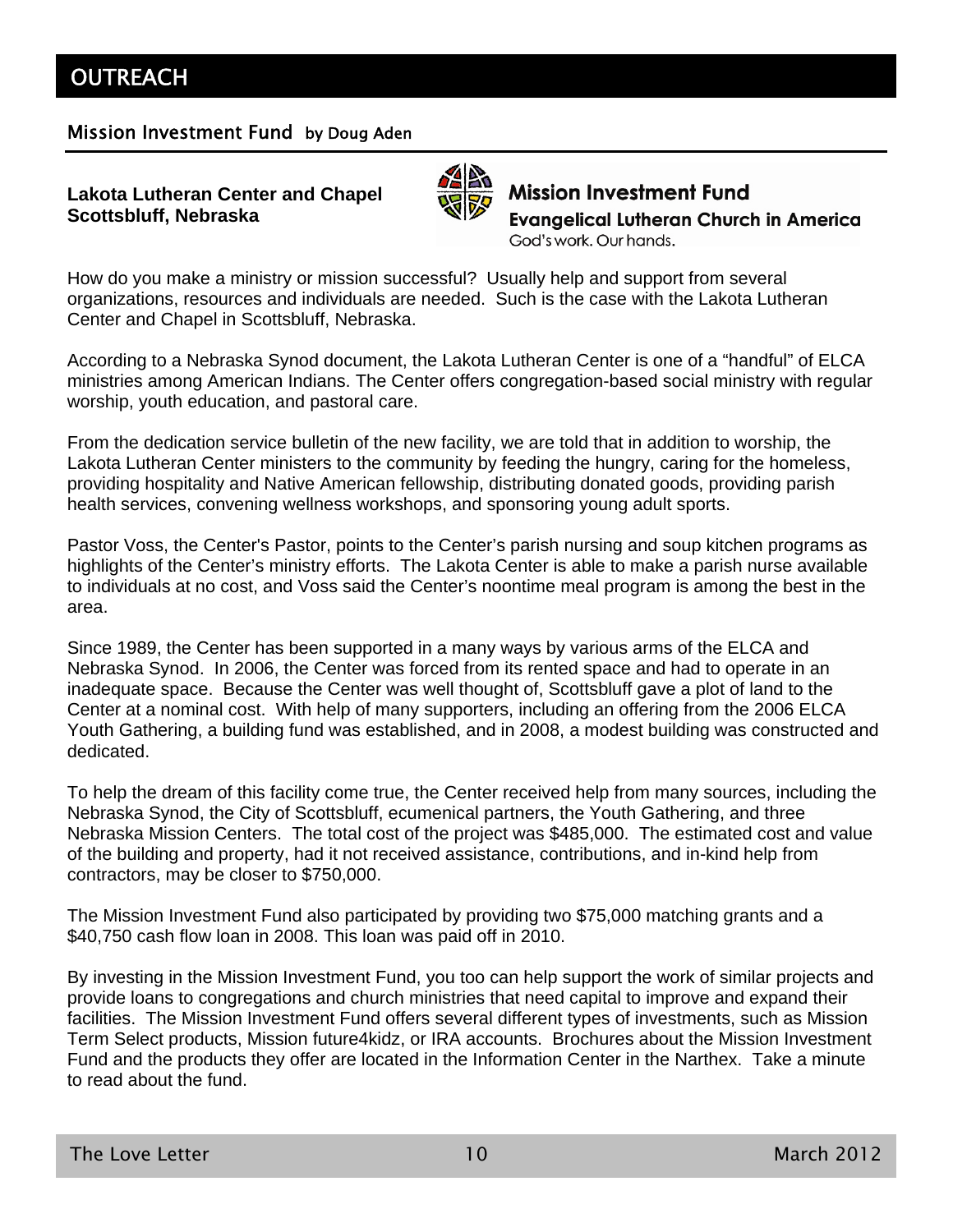### **RESOURCES**

### Stewardship All Year Long: Sharing by Kathy Christiansen

The stewardship word for March is "Sharing."

"…and God is able to provide you with every blessing in abundance, so that by always having enough of everything, you may share abundantly in every good work." 2 Corinthians 9:8.

As we have mentioned in the recent past, everyone has a faith story, and those stories should be shared. Just think…one of our stories might have the potential to inspire or inform another person. Stories can bring us together; as well as speaking to our head, they can speak to our hearts.





As we share our stories of the gifts and blessings we have received, we need to continually remember the needs of others. God asks us to "share abundantly" the gifts and blessings that we have received. These gifts are for the good of the community of God and help build up the body of Christ in our world. By using and sharing our gifts, we can be assured that others know the grace of Christ's salvation.

### COUNCIL REPORT

### Our Giving Status by Barb Haskins, Council Treasurer

Our financial picture for the month of January 2012 is as follows:

- Income: \$29,836.31
- Expenses: \$27,528.70

Thank you for your continued support of Lord of Love and our Mission.



### 2012 Lord of Love Church Council

**Executive Committee:** Brian Lund, President; Kenn Garder, Vice-President; Judy Messerschmidt, Secretary; Barb Haskins, **Treasurer** 

**Nurture:** Paula Foster, Lori Vandeventer

**Outreach:** Jeri Morgan, Mike Klos

**Resources:** Doug Roberts, Rex Quadhamer

**Worship:** Randi VenHuizen, Pat Brewer

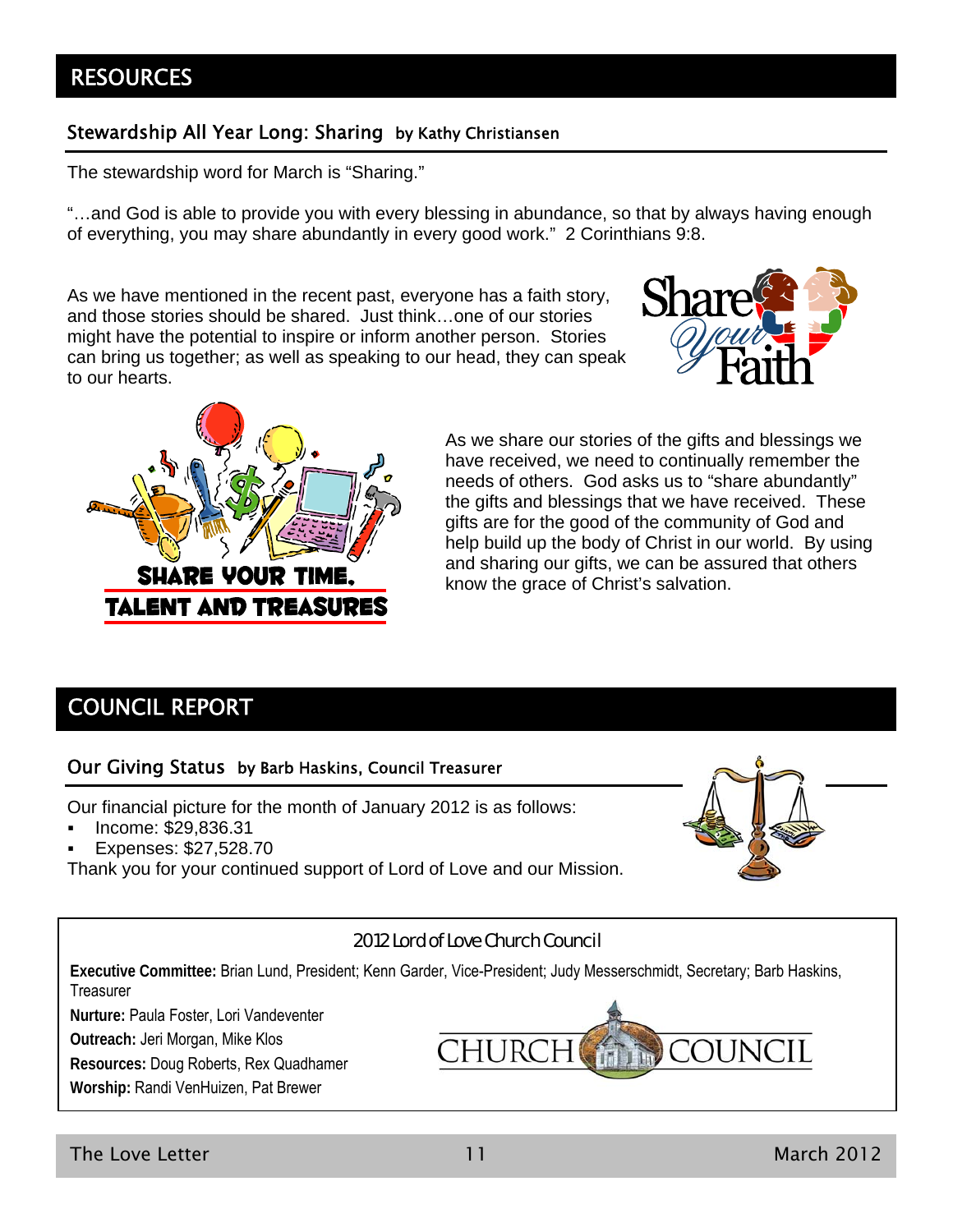### COUNCIL REPORT

### February 2012 Semi-annual Meeting Summary by Judy Messerschmidt, Council Secretary

On February 12, 2012, fifty-eight people attended the semi-annual congregational meeting to review the annual report, hold elections, and participate in a visioning activity.

One of the high points this year has been the Capital Campaign. Pledges just over \$70,000 were made during the past year, and the church has received approximately \$52,000 to date. The capital projects, including the roof, the parking lot, and the recent mold remediation, have all come in under budget. The narthex ceiling will be completed during the upcoming year.

Elections for the Endowment Committee, the Nominating Committee, and the Nebraska Synod Assembly were held.

Endowment Committee Doug Aden (re-elected) Paula Foster (re-elected)

Nominating Committee Shawn Lorenzen Deb Lund Brian Shinrock

Nebraska Synod Assembly Ruth Manning Randi VenHuizen



For the Nebraska Synod Assembly, Brad VenHuizen, Randi VenHuizen, Ruth Manning, John Edwards, and Don Rowen were nominated. Two members were needed. A vote was held, and Randi VenHuizen and Ruth Manning were elected. They will attend the 2012 Nebraska Synod Assembly for the election of the new Nebraska Synod Bishop at Bethany Lutheran in Elkhorn, May 31-June 2, 2012.

The church will celebrate its 40th anniversary on June 9 and 10. The theme for the weekend is "Service, Worship, Community." Saturday activities will include several service projects during the day, a worship service, and a pig roast/potluck followed by a talent show and sharing of LOL stories by members. One of the goals for the weekend is to have 40 or more members participating in special service projects. On June 10, there will be a festival-type worship followed by breakfast and fellowship. The theme of the 40th anniversary ties in nicely with this year's council theme: "Serving in Faith and Love," and our newly updated mission statement "Celebrating and sharing God's love in a welcoming community of faith, while serving others."

Following the annual meeting, members were served lunch and participated in a visioning activity. Members were encouraged to discuss the strengths, weaknesses, and opportunities of the attributes that define Lord of Love. The attributes discussed related to our new mission statement.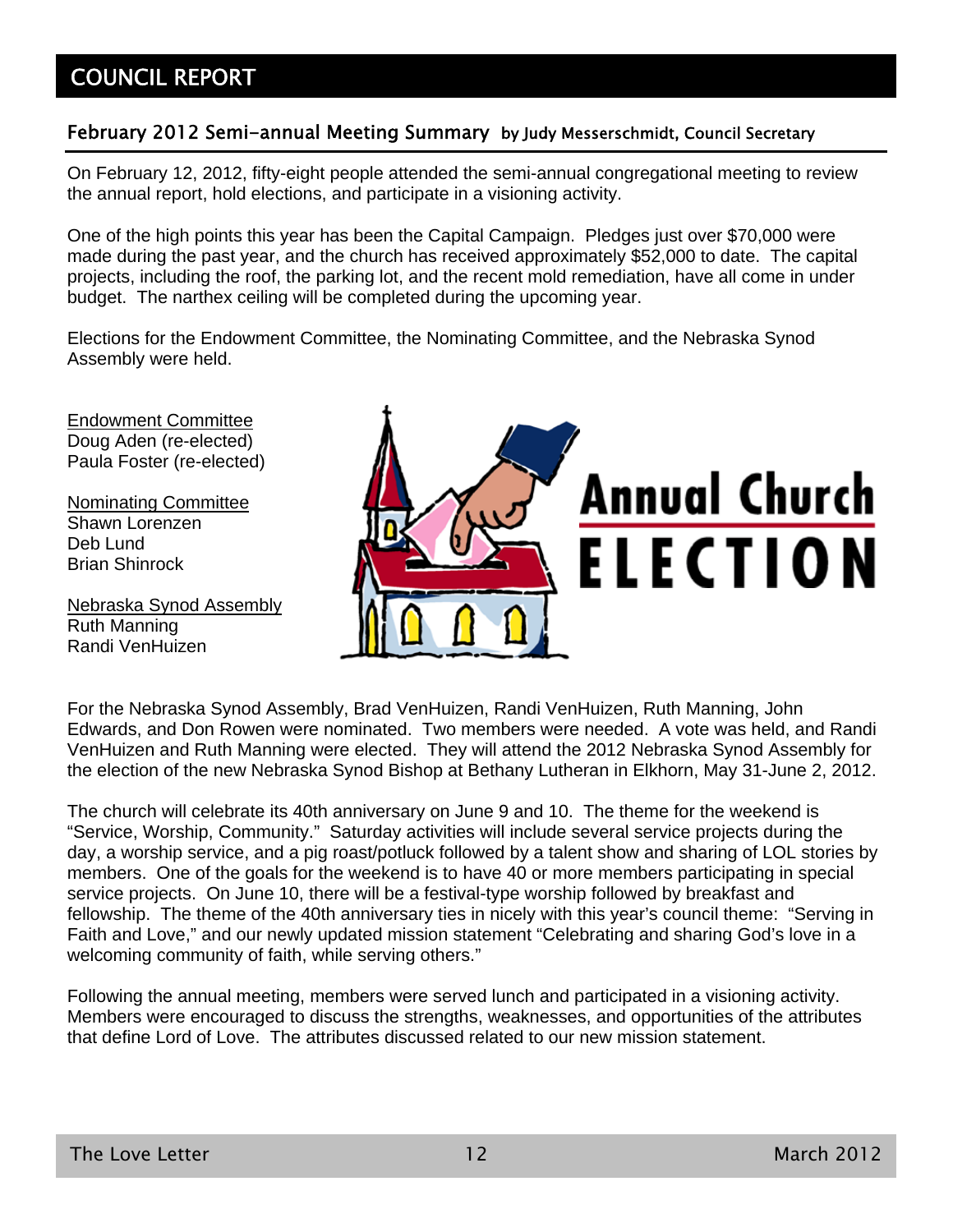### From the Council President – March 2012 by Brian Lund, Council President

Philippians 1:9-10 (NIV) *And this is my prayer: that your love may abound more and more in knowledge and depth of insight, so that you may be able to discern what is best and may be pure and blameless for the day of Christ.*

At our 2012 council orientation retreat in January, we went through a word exercise. We identified the words and short phrases that we would use to describe Lord of Love to others. We narrowed the set of words and phrases to a smaller list by "voting" for those that we thought best describe us. Next, we took the subset of words and phrases, grouped them, and then drove out a small, concise list of our key characteristics: we celebrate God's love, we are a community of faith, we share God's love, we serve others.

Out of those key characteristics came a new mission statement: Celebrating and sharing God's love in a welcoming community of faith, while serving others.

What do you think? Does that statement describe Lord of Love to you? I hope it does. But, if not, please share your thoughts with members of our church council. We would appreciate the feedback.

So what? Does a new mission statement change who we are and what we do? No. The statement reflects who we are today or who we want to be. Going forward, it should further influence how we plan our annual programs and how we operate. It should help us focus on being the church and sharing God's love in the world in which we live.

"Serving in faith and love" is the general theme for our 2012 congregation council. The theme came from that word exercise from our January retreat. Just like our mission statement, this theme helps us focus on who we want to be for this year. I'm excited that we can continue to be a congregation that is blessed with many good gifts and faith-filled members. I trust that we will be willing to share our faith and our blessings with others.

1 Peter 4:10-11 (NIV) *Each of you should use whatever gift you have received to serve others, as faithful stewards of God's grace in its various forms. If anyone speaks, they should do so as one who speaks the very words of God. If anyone serves, they should do so with the strength God provides, so that in all things God may be praised through Jesus Christ. To him be the glory and the power for ever and ever. Amen.*

We will celebrate our 40th anniversary as a congregation in June. A special day of service and celebration is being planned for Saturday, June 9. More information will be available in the months ahead.



Please continue to pray for our congregation, Pastor Brad, our congregation council, for all of God's children with special needs, and for our ministry together.

Blessings in faith and service, Brian Lund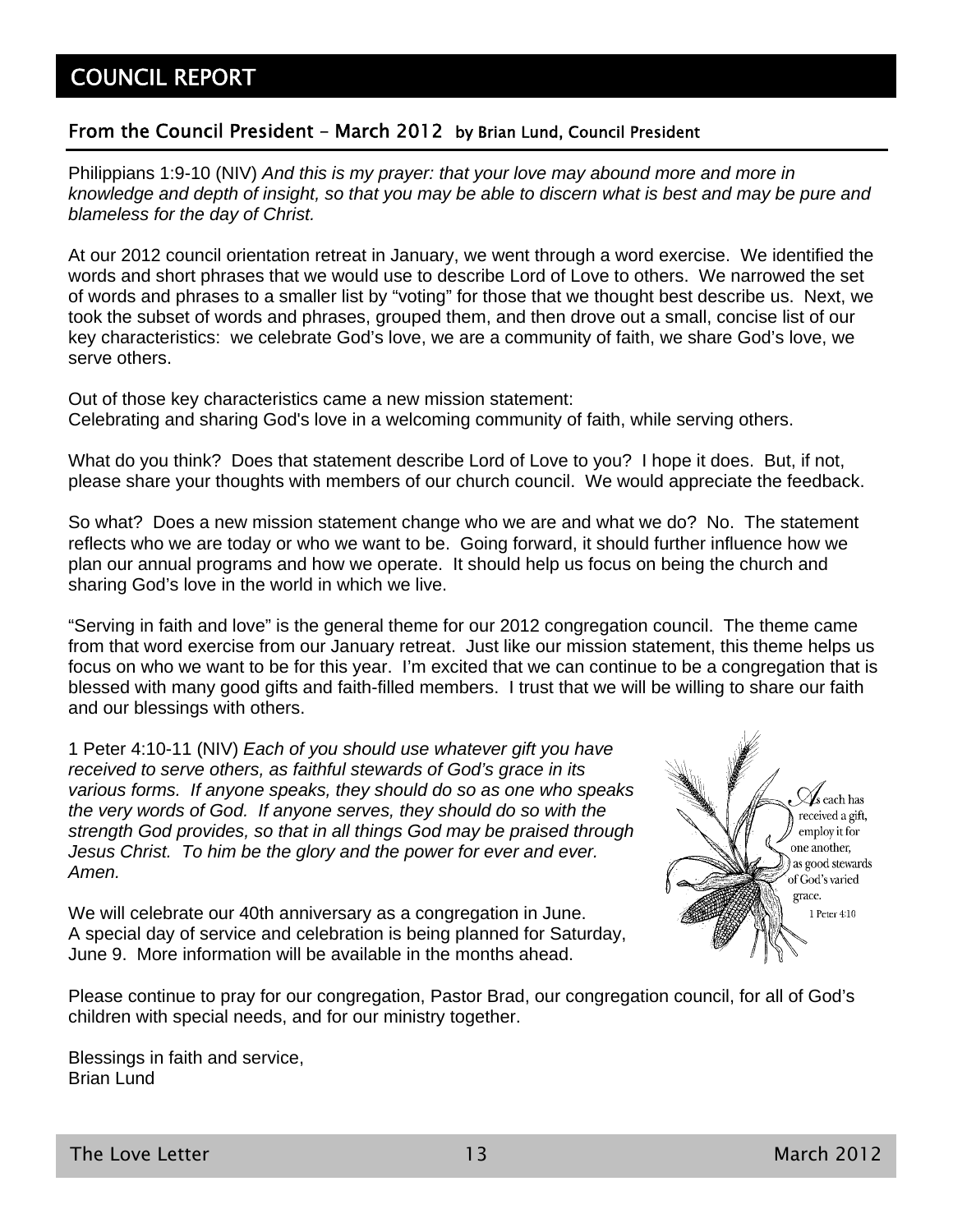### WOMEN OF LOVE

### Women's Retreat **Lord's Laughing**

St. Benedict's Retreat Center in Schuyler is a beautiful setting for a retreat! LOL ladies are returning there after a 1-year absence for the annual spring retreat. The retreat is scheduled to begin at 4:00 p.m. on Friday, April 27, and it will end Saturday afternoon.

The committee currently is working on the program, and that will be announced as soon as it's available. Watch for the registration form and plan now to attend. Registration fee is \$75 and will cover all meals as well as materials.



# Ladies

Great news—the coffee group will meet three times this month! All women are invited to join us on March 2, 16, and 30 at 8:00 a.m. at Crane Coffee at 76th and Cass.



### Kitchen Cleaning

Thanks to our LOL men, the kitchen looks fantastic. It's great what some fresh paint and new floor tile will do! We also have a new Bunn coffee maker to replace the old one, which was "dying a horrible death"; we could have had a fire!

However, there is more to do. We need your help beginning at 9:00 a.m. on Saturday, March 24. The work agenda includes unloading/loading and cleaning out all the cupboards and drawers; cleaning both ovens (includes oven racks—especially in the convection oven), cleaning the refrigerator, and going through odds and ends of kitchen items, relegating useable but unnecessary items to the preschool garage sale. With great minds working together, we'll make a list of items that need to be purchased from the women's kitchen fund, and get that done as soon as possible after the cleaning date.





The women's ministry team will meet on Wednesday, March 7 at 6:00 p.m. in the Mary Room.

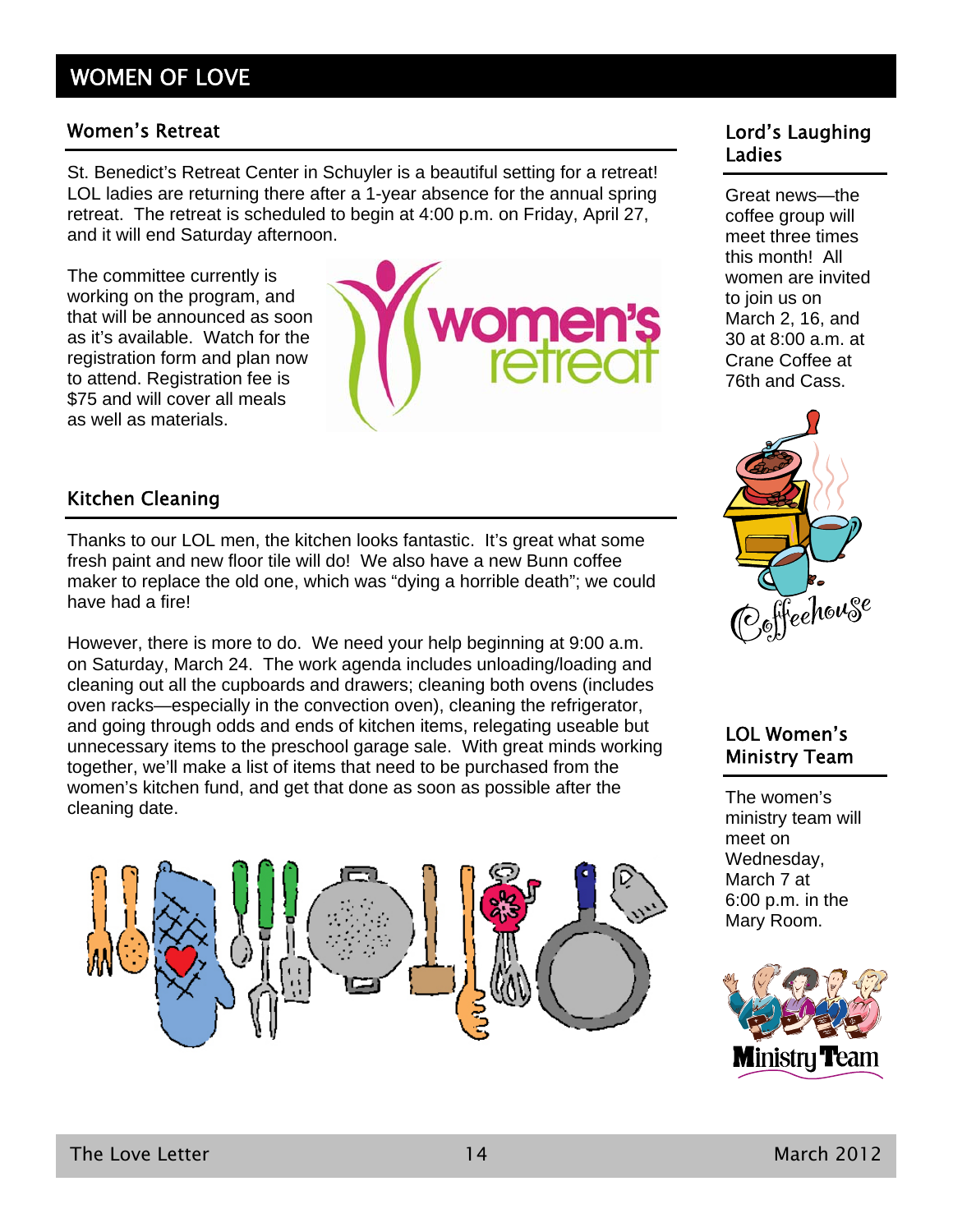### Metro East Spring Gathering

Mark your calendar for the annual Metro East Spring Gathering to be held on April 14 at Bethany Lutheran Church in Elkhorn. Registration is from 8:30 to 9:00 a.m., and the session will end at 3:00 p.m. Registration is \$15, which includes the noon luncheon, and must be submitted by April 1. Forms are available at the Information Center in the Narthex.



Discover how "Christ Makes Life Exciting" through the stories shared by Diane Gobbles of Coleridge, NE, on how she was inspired to create many of the quilts she has made. Mitch McCartney, Assistant to the Bishop of Nebraska Synod, will lead the Bible study. Speaking on Project Harmony will be Amy Chisholm, Develop Specialist, and Nola Jeanpierre will inspire us with her beautiful music. Churchwide Women's Organization of Women of the ELCA will receive half of the offering with the remaining divided equally between the Nebraska Synodical Women's Organization and Nebraska Synod Mission Field Nebraska.

### Gather Bible Studies

Session 7 of the study of Matthew focuses on "Rising Expectations." The theme verse is Mark 13:51, "Heaven and earth will pass away but my words will not pass away."

The Monday night group will not meet this month. However, the Wednesday group will meet on March 7 in the Mary Room at 6:00 p.m. All women are invited to attend.



### Dates to Remember

| <b>March</b>       |             |                                                        |                     |
|--------------------|-------------|--------------------------------------------------------|---------------------|
| $\overline{2}$     | 8:00a.m.    | Coffee Fellowship, Crane Coffee, 76th and Cass         |                     |
| $\overline{4}$     | 12:00 p.m.  | Bowling for Jesus, Maplewood Lanes, 102nd and Maple    |                     |
| $5 -$              | 6:00 p.m.   | Gather Bible Study, Old Country Buffet Cancelled       |                     |
| 6                  | $9:00$ a.m. | Quilters, Fellowship Hall                              |                     |
| $\overline{7}$     | 6:00 p.m.   | Gather Bible Study, Mary Room                          |                     |
| 14                 | 6:00 p.m.   | Women's Ministry Team, Mary Room                       |                     |
| 16                 | 8:00 a.m.   | Coffee Fellowship, Crane Coffee, 76th and Cass         |                     |
| 20                 | $9:00$ a.m. | Quilters, Fellowship Hall                              |                     |
| 30                 | 8:00 a.m.   | Coffee Fellowship, Crane Coffee, 76th and Cass         | MARCH               |
| <b>Coming Soon</b> |             |                                                        |                     |
| April 14           |             | Metro East Spring Gathering, Bethany Lutheran, Elkhorn |                     |
| <b>April 27-28</b> |             | Retreat at St. Benedict Center, Schuyler               | <b>Women ELCA ·</b> |
| September 15       |             | Autumn Renewal, Lord of Love                           |                     |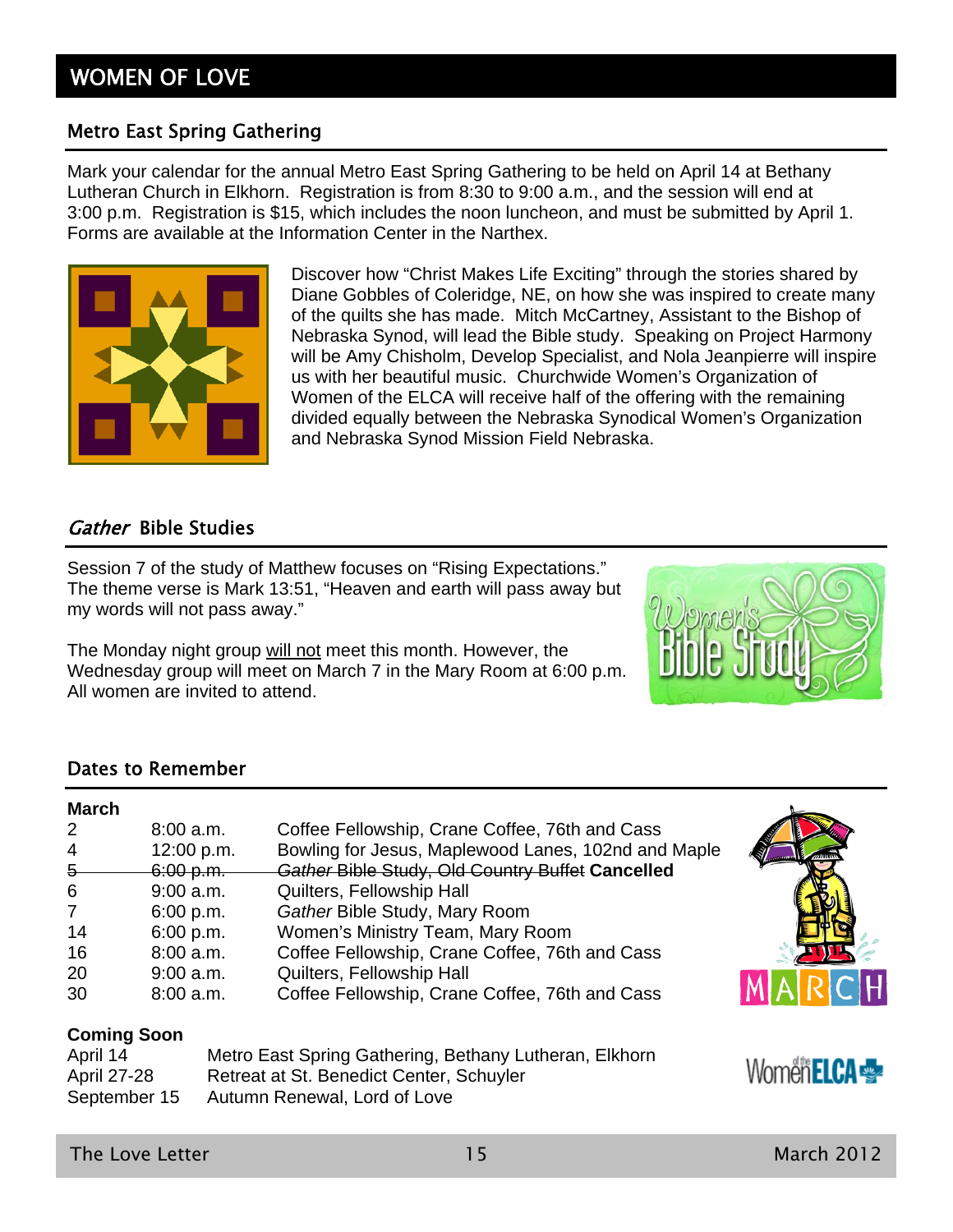## LOL YOUTH

### Scavenger Hunt Note to Parents

During the month of February, the youth had the opportunity to meet together! We had an epic scavenger hunt in the church looking for items in the Bible.

Here are some of the examples of what verses the youth had to look up. Can you figure out which items they had to find?

Ezekiel 37:16 \_\_\_\_\_\_\_\_\_\_\_\_\_\_

Numbers 20:2 \_\_\_\_\_\_\_\_\_\_\_\_\_\_

Luke 15:8 \_\_\_\_\_\_\_\_\_\_\_\_\_\_\_\_\_

If any of you would like to help with any youth events, please let Lynette Kistler know. I will definitely need volunteers for the Easter Breakfast on April 8. Thank you so much in advance for all of your help! My email is kistlerlf@gmail.com. See you all soon!



### 2012 National Youth Gathering Sponsorships



Nine Lord of Love members will travel to New Orleans, LA, in July to attend the 2012 National Youth Gathering with 39,000 other Lutheran youth. We are looking forward to this life-changing trip! With the trip come expenses. Would you consider offering a Sponsorship for the youth? A Sponsorship is a donation of any dollar amount toward the youth participating in the Gathering. With your Sponsorship, you will receive a postcard or letter from one of the youth while they are attending the gathering to let you know what they are experiencing. Also, after the Gathering, you will be invited to attend a special evening program that will include the youth and adults presenting highlights of their trip and a time to offer their appreciation for your support. The cost to attend the National Youth Gathering is approximately \$850.00 per person.

You may make your sponsorship check out to Lord of Love and place it in the offering or drop it by the church office.

### Calendar of Youth Events

### **March**

March 4 Bowling for Jesus Event – The youth can bowl as a team for this! March 11 Both Jr. and Sr. High Youth Meeting

#### **Coming Soon**

| April 8  | <b>Easter Breakfast</b> |
|----------|-------------------------|
| April 22 | Youth Meeting           |
| May 6    | <b>Youth Sunday!</b>    |



The Love Letter  $16$  March 2012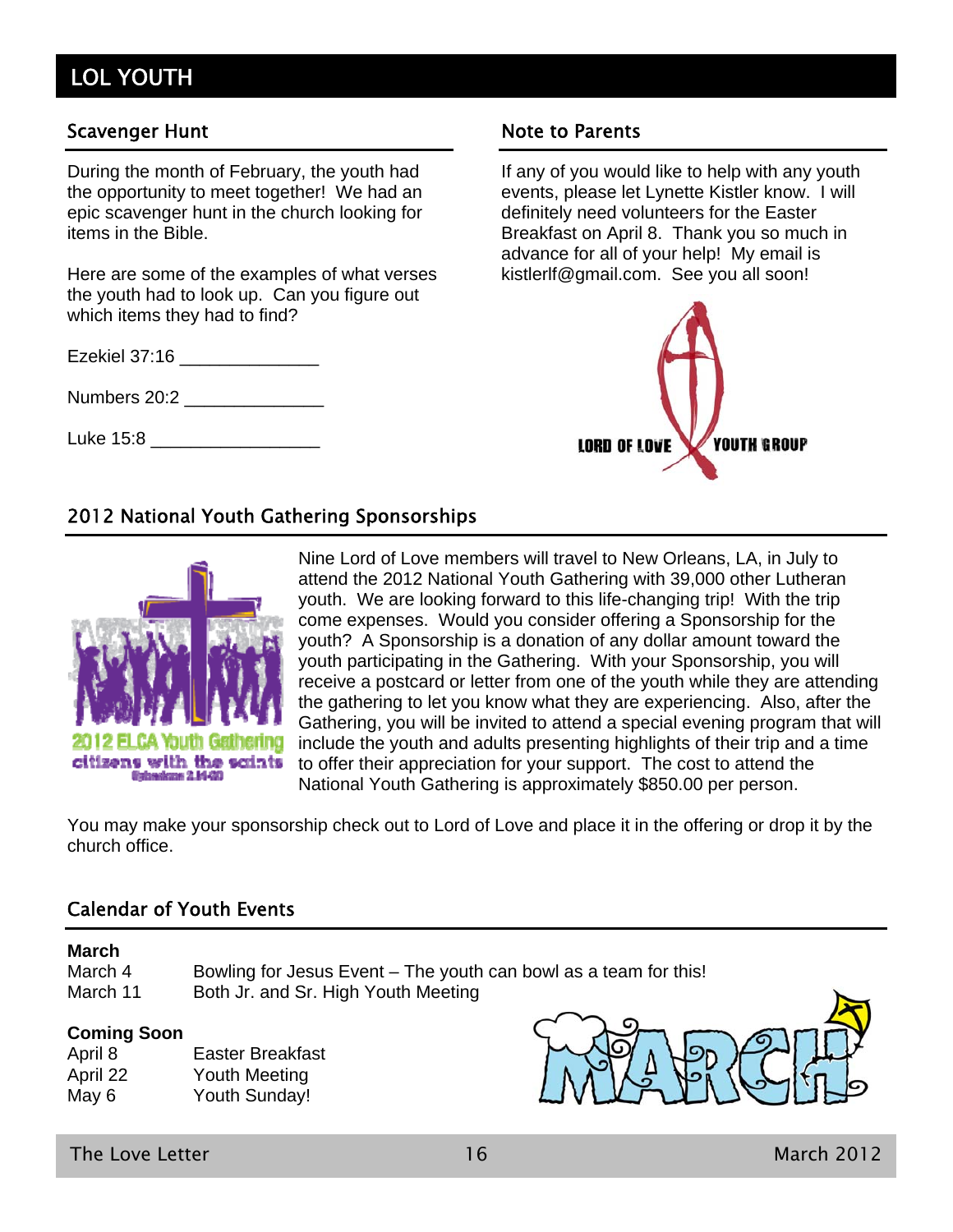### In Our Prayers

Adrienne (staff member/friend of Rose Roberts) Karen Dick Bell Marty Beutler (son of Gary and Connie Beutler) Ruth Cooley Jill Coster Janet Duckworth (friend of Marilyn Thomsen) Claire Foral (friend of Dave and Lisa Rieff) Patty George (friend of Dave and Lisa Rieff) Keith Gillespie Kaye Haar (friend of the Novaks) Marilyn Haworth (friend of Brenda Mac) Cathy Johnson (friend of Marilyn Thomsen) Cheryl Jones (friend of Nancy Shinrock) Gene and Dolores Jordan (uncle and aunt of Paula Foster) Jude Konvalina Lisa Lueders (sister-in-law of Dave Lueders) Jim Mahler (brother of Jane Hawkins) Marj Mahler (mother of Jane Hawkins) Ruby Mathis and Jada (aunt and cousin of Lynnette Nore)

Debbie Michalak (co-worker of Jackie Combes) John Patrick Nicholson (friends of the Novaks) Charlotte Peters (sister of Karen Mullen) Luana Salerno (friend of Sandy Hall) Isaac Schroeder (infant son of Clay and Kelly) Phyllis Strasser Brenda Thom Marilyn Thomsen Ted Whitfield (former co-worker of Brian Shinrock)

Children waiting to be adopted & those seeking to adopt Men's servant ministry Stephen Ministers and their care receivers Those deployed around the world Those seeking employment Those who mourn



If you would like to add a name to the In Our Prayers section of *The Love Letter*, please contact the office at 402.493.2946, send an email to marylou@lord-of-love.org, or fill out a prayer request note available in the narthex and place it in the basket. **Please help keep this list current by informing us when a name can be removed.** Thanks!

### Love Notes

Dear Lord of Love family,

Thank you for your support during the last couple of months and what you are continuing to provide. Thank you for the prayers. Thank you for the visits and cards, notably Pastor Brad for his hospital visits. Thank you for the food and the household help. You truly have been "Jesus with skin on." Three surgeries, one after the other, haven't been easy.

Marilyn Thomsen



Despite the construction and the kitchen being out of commission, a light lunch was a great success after the semi-annual congregational meeting on February 12. Thanks to all who pitched in to move tables and set up the sanctuary.

Paula Foster and Lori Vandeventer, Nurture Committee

Thank you to all those who helped hang drywall, painted, finished the kitchen floor, and reconnected everything in the Kitchen and Fellowship Hall in February. Your work is greatly appreciated by everyone. Thank you for sharing your talents!